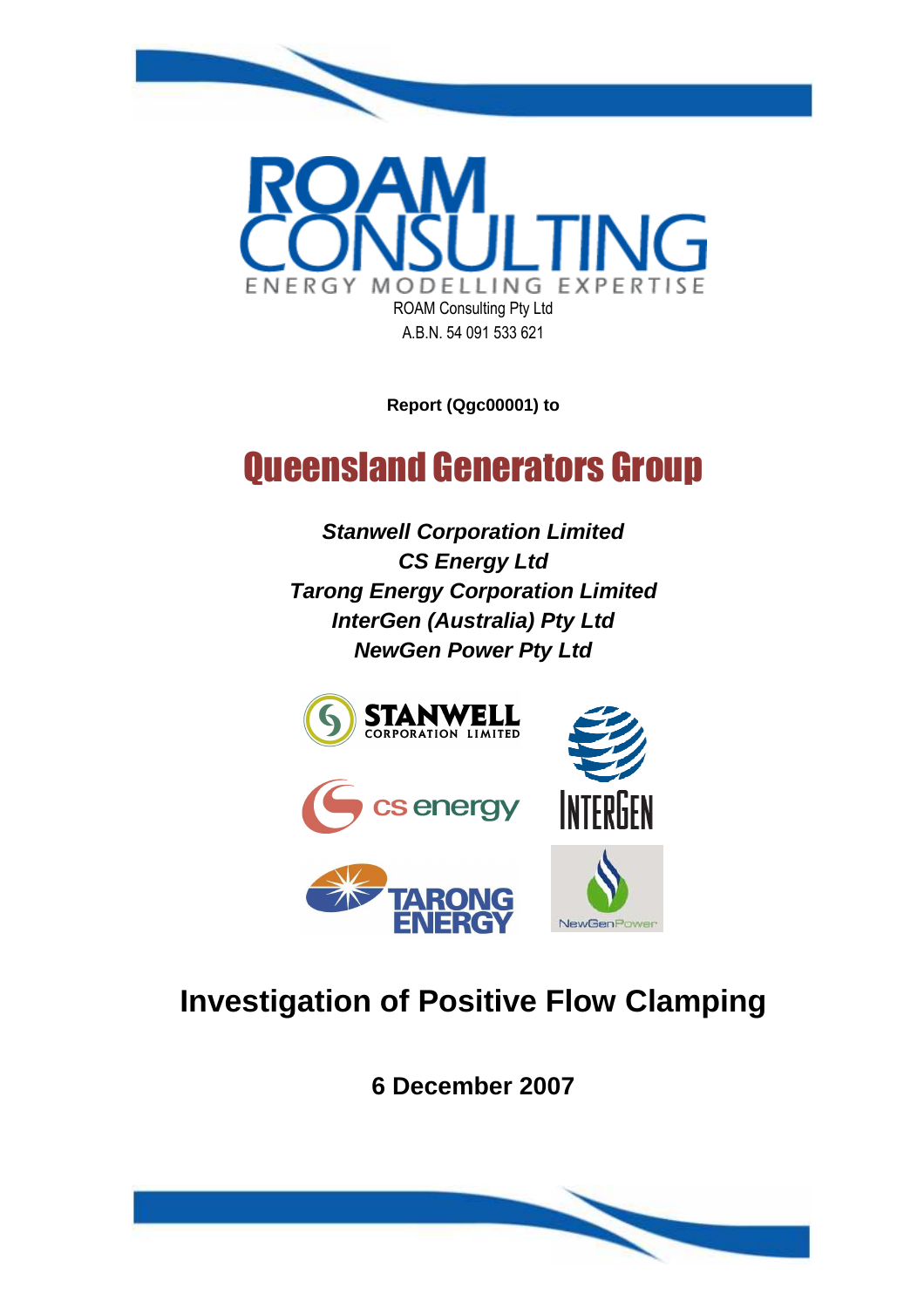# **VERSION HISTORY**

| <b>Version History</b> |             |                       |                    |                  |                      |  |  |  |
|------------------------|-------------|-----------------------|--------------------|------------------|----------------------|--|--|--|
| <b>Revision</b>        | Date Issued | <b>Prepared By</b>    | <b>Approved By</b> | Date<br>Approved | <b>Revision Type</b> |  |  |  |
| 1.0                    | 30-11-2007  | <b>Matthew Holmes</b> | Ben Vanderwaal     | 30-11-2007       | Draft Report         |  |  |  |
| 1.1                    | 04-12-2007  | <b>Matthew Holmes</b> | Ben Vanderwaal     | 04-12-2007       | Complete Draft       |  |  |  |
| 1.2                    | 06-12-2007  | <b>Ben Vanderwaal</b> | Matthew Holmes     | 06-12-2007       | Minor revisions      |  |  |  |

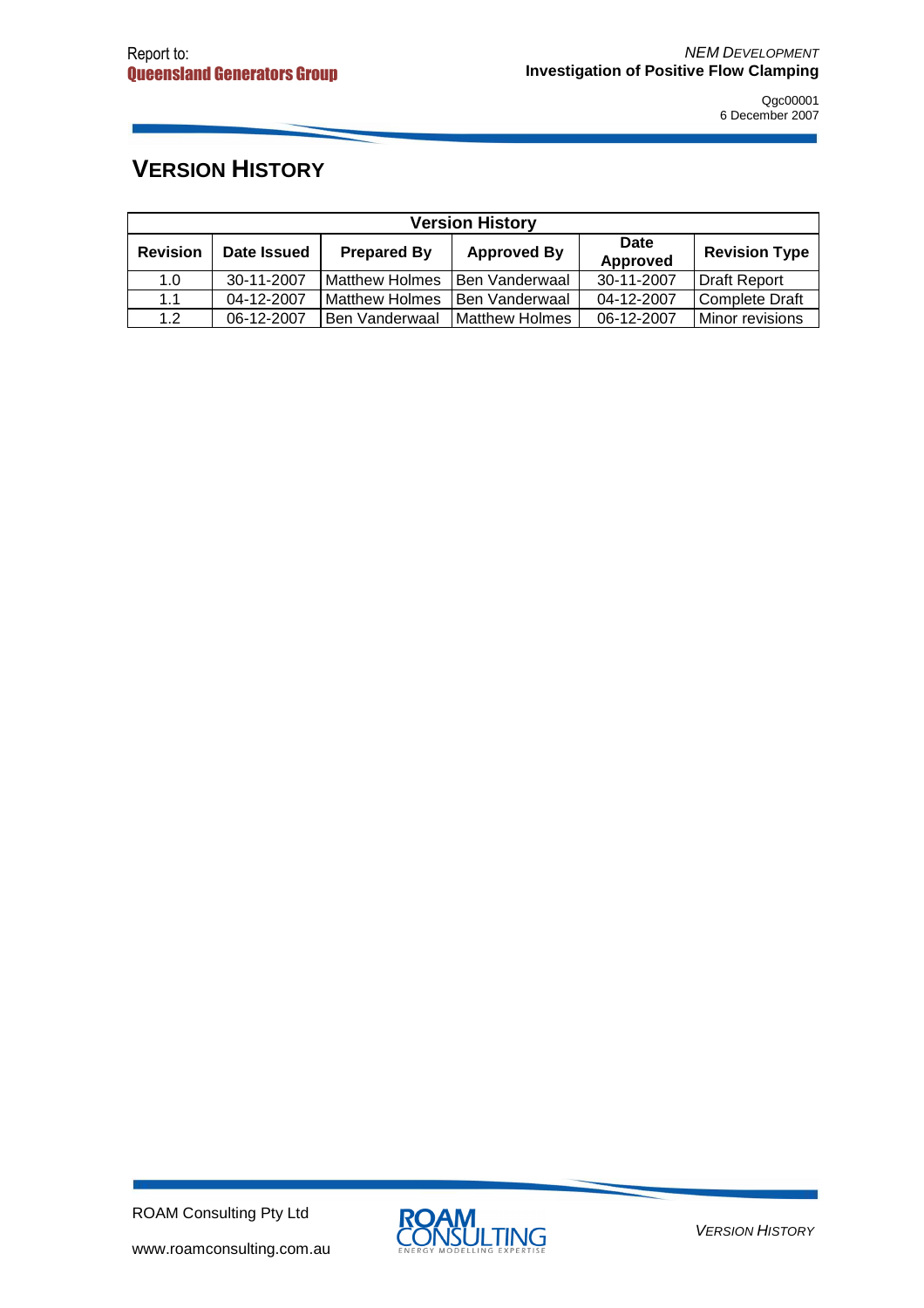### **EXECUTIVE SUMMARY**

ROAM Consulting's investigation of the Positive Flow Clamping (PFC) proposal in the AEMC's Draft Report on the Congestion Management Review has shown that a change to this method of Congestion Management has the potential to have significant impacts for many participants in the NEM. The 2-4-C market simulation model has been applied to provide a view of the possible changes in NEM dispatch and pricing as a result of the PFC proposal. The market simulations show that as the clamping limit implemented with PFC increases, NEM dispatch and pricing outcomes are increasingly distorted.

Analysis of historic market outcomes shows that Negative Settlement Residues (NSRs) do not occur often nor with severity on interconnectors other than the QNI between the New South Wales and Queensland regions. This is due to increased generation volumes in the South-West Queensland (SWQ) region increasing more rapidly than the intraregional transmission capability between the South-West of the Region and the Regional Reference Node near Brisbane. This historic analysis coupled with forecast market simulations for the 2010-11 year shows that the PFC proposal may discriminate against the generation located in the SWQ corner of the Queensland region. Modelling shows that implementation of PFC on the QNI will result in a downturn in generation dispatch from the SWQ generators equal to the PFC setting. This will have flow on effects with respect to the risk factors and capability for the SWQ generators to contract at the Regional Reference Node within their own region.

Many of the SWQ generators are amongst the lowest cost generators in the NEM, based on the publicly available ACIL Tasman 2007 Fuel resource, New Entry and Generation costs in the NEM document. It follows that implementation of PFC on the QNI results in a reduction in market efficiency, measured as a function of total production cost. This is due to the requirement for higher cost generators to meet the reduction in SWQ generation. Increasing the Clamping level of PFC results in a significantly non-linear increase in NEM costs.

The analysis shows that forcing PFC will result in an increase in transmission system losses associated with transferring power over long transmission lines from distant generators to meet demand in adjoining regions of the NEM. This in itself appears at odds with one of the key premises of the NEM design which is to provide energy supply in the most efficient manner practicable.

The 2-4-C modelling shows that PFC may also cause perverse market pool price outcomes due to the relationships between generation dispatch and network powerflows on other network limits. Outcomes from the modelling show that implementation of PFC will increase pool prices across all regions of the NEM, relative to the present practice of Zero Flow Clamping (ZFC). Whilst this would constitute a wealth transfer from consumers to producers, it again appears at odds with the NEM premise of providing energy supply for the least cost based on generator offers to supply energy into the market.

The NEM dispatch and operation is necessarily complex. Market modelling applying dynamic transmission system constraint equations and realistic generator trading behaviour and responses to congestion, shows that alternative Clamping approaches can lead to significant distortions in market outcomes. Analysis of history and forecast market

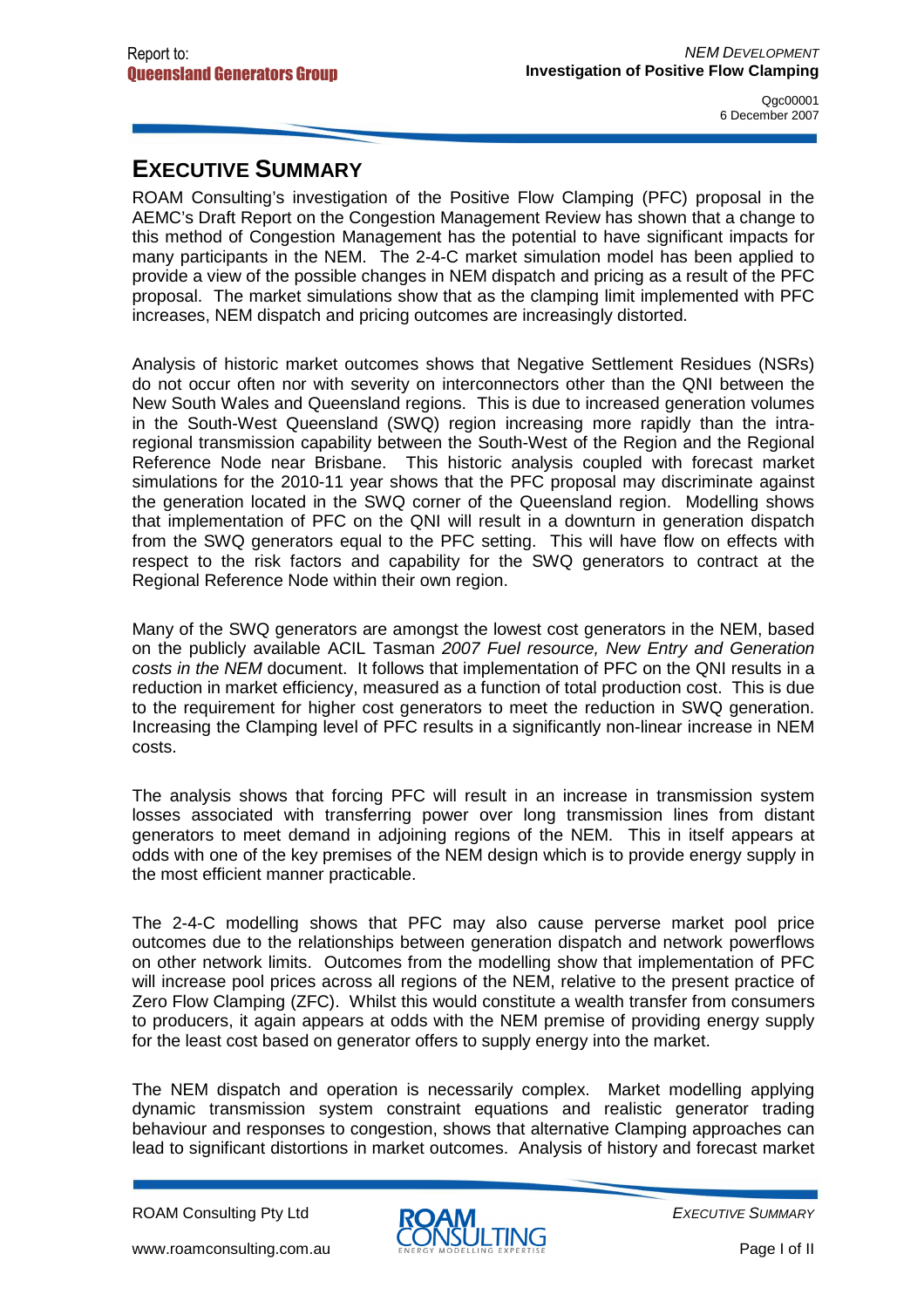simulation studies shows that application of PFC with increasing levels of positive flow Clamping will result in non-linear decreases in market efficiency as measured by total generation cost and transmission system losses. Furthermore, modelling of the NEM shows the PFC will not only decrease system efficiency, but also result in increased market pool price outcomes leading to higher prices for consumers. All of these impacts appear at odds with the key objectives of the NEM to achieve the highest practicable levels of efficiency in energy supply at the lower cost to consumers.

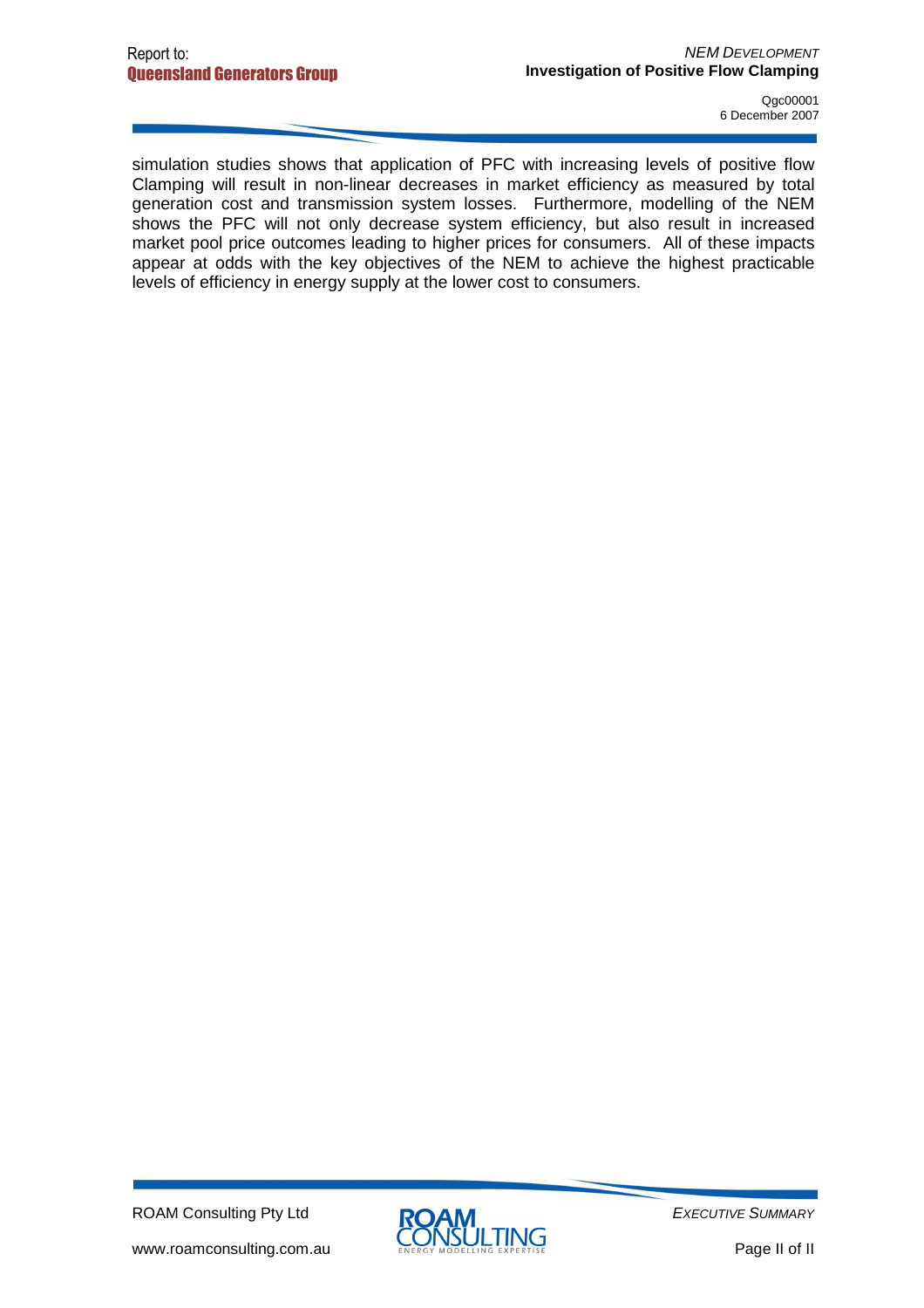# **TABLE OF CONTENTS**

| 1)    |                    |  |
|-------|--------------------|--|
| 2)    |                    |  |
| 2.1)  |                    |  |
| 2.2)  |                    |  |
| (2.3) |                    |  |
| (2.4) |                    |  |
| (2.5) |                    |  |
| 3)    |                    |  |
| 3.1)  |                    |  |
| 3.2)  |                    |  |
| 4)    |                    |  |
| 5)    |                    |  |
| 5.1)  |                    |  |
| 5.2)  |                    |  |
| 5.3)  |                    |  |
| 5.4)  |                    |  |
| 6     |                    |  |
|       |                    |  |
| (A.1) |                    |  |
|       | <b>APPENDIX B)</b> |  |
| B.1)  |                    |  |
| B.2   |                    |  |
| B.3)  |                    |  |
| B.4   |                    |  |

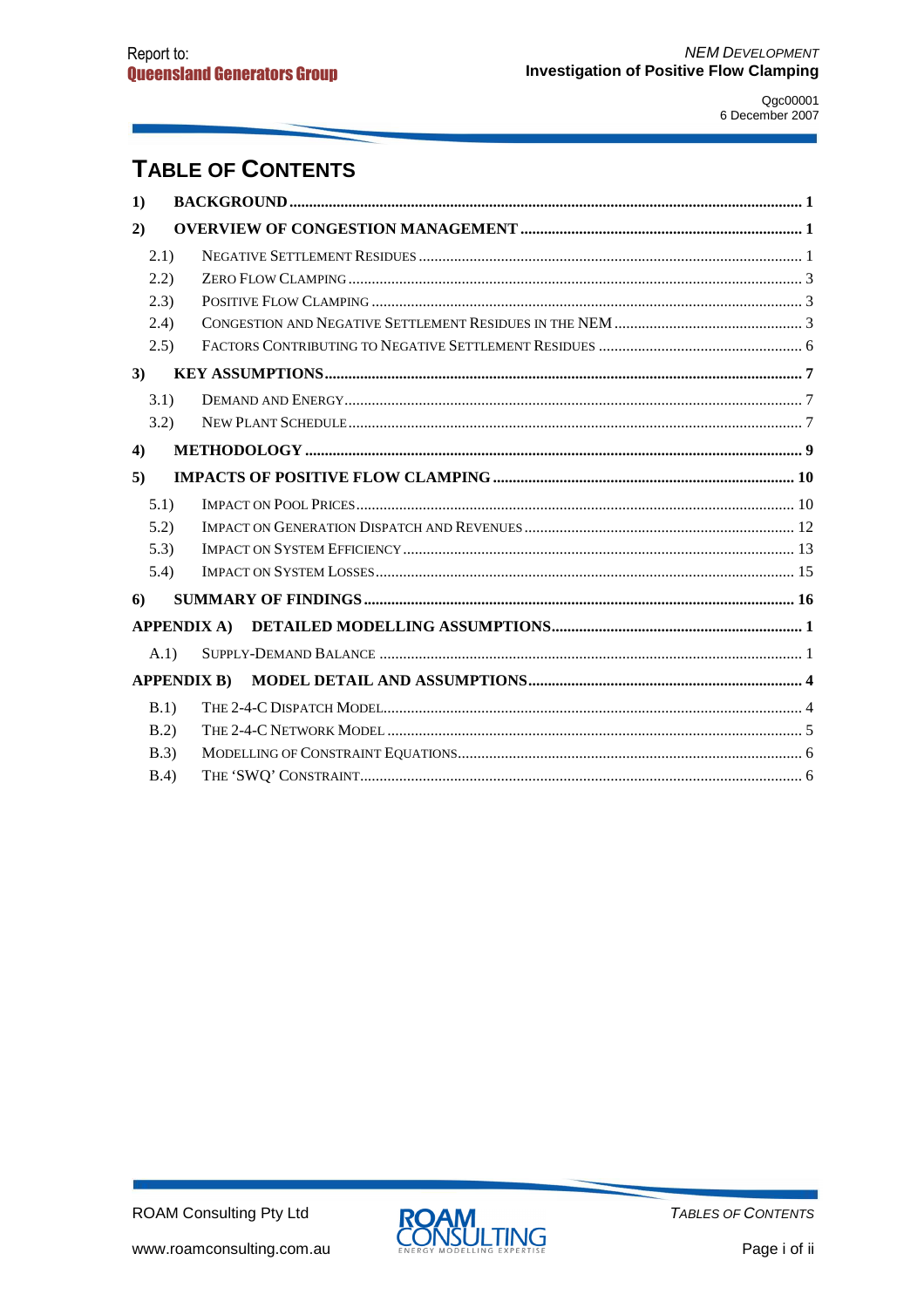# **LIST OF TABLES**

| TABLE 5.2 - AVERAGE SWQ GENERATION DISPATCH DURING CLAMPING INTERVALS (MW)  13 |  |
|--------------------------------------------------------------------------------|--|
|                                                                                |  |
|                                                                                |  |
|                                                                                |  |

### **LIST OF FIGURES**

| FIGURE 5.1 - QUEENSLAND POOL PRICE TRACE FOR 7/3/2011 WITH CLAMPING CASES 11      |  |
|-----------------------------------------------------------------------------------|--|
| FIGURE 5.2 – NEW SOUTH WALES POOL PRICE TRACE FOR 7/3/2011 WITH CLAMPING CASES 11 |  |
|                                                                                   |  |
| FIGURE 5.4 - NOTIONAL QUEENSLAND TO NEW SOUTH WALES INTERCONNECTOR LOSS CURVE 15  |  |
|                                                                                   |  |
|                                                                                   |  |
|                                                                                   |  |
|                                                                                   |  |
|                                                                                   |  |

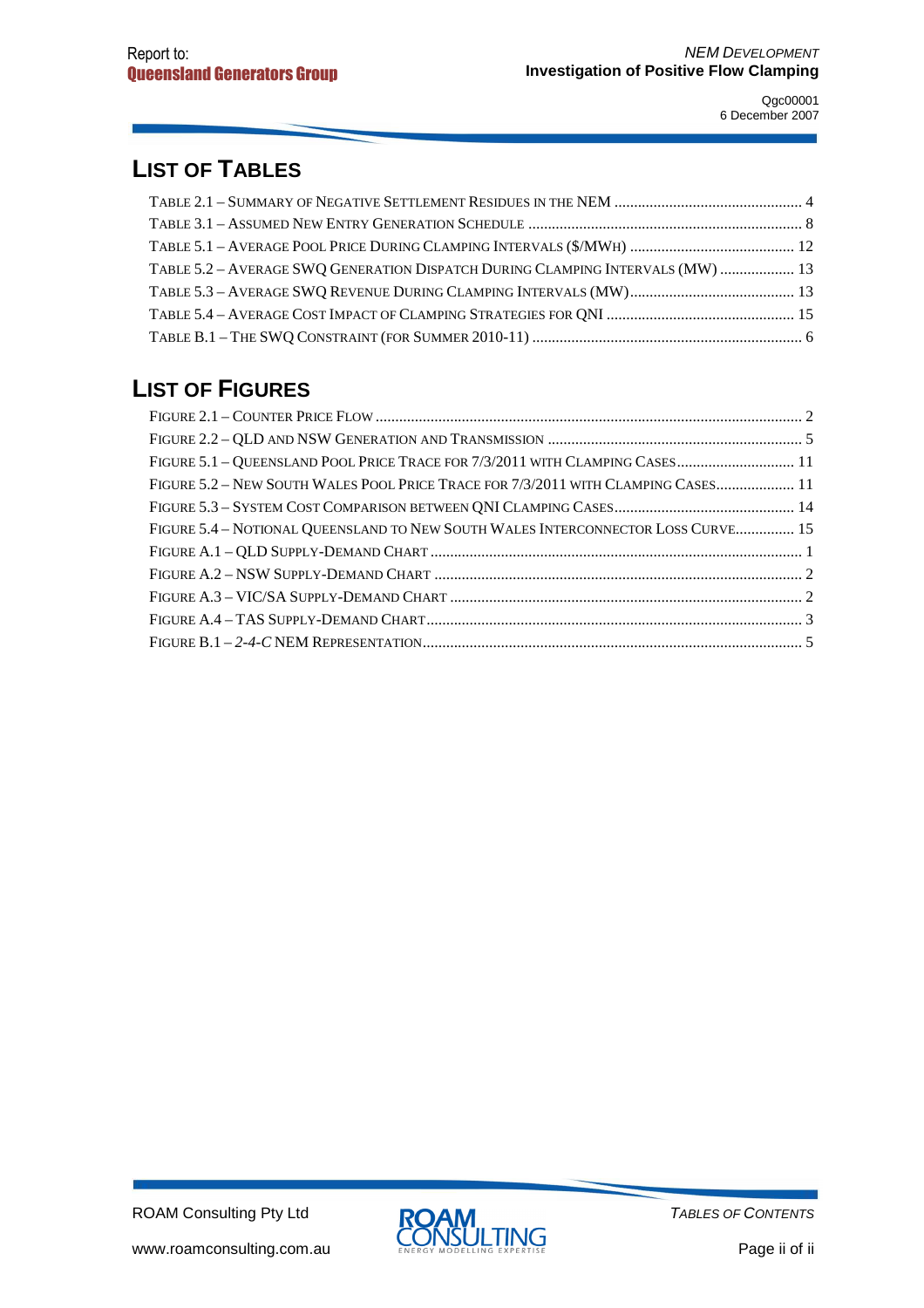# 1) BACKGROUND

The AEMC's Draft Report on the Congestion Management Review was released on the  $27<sup>th</sup>$  of September. Amongst a number of key recommendations, it was proposed that a new strategy be implemented for managing the accumulation of Negative Settlement Residues on interconnectors during times of counter-price flow across those interconnectors. This new strategy is called Positive Flow Clamping.

Due to the potential significant impact Positive Flow Clamping may have for generators, and particularly those with assets in South-West Queensland, a group of Queensland Generators have asked ROAM Consulting (ROAM) to investigate Positive Flow Clamping (PFC) and assess the implications of a potential change to this Congestion Management strategy in terms of market efficiency, generator volumes and generator revenues.

# 2) OVERVIEW OF CONGESTION MANAGEMENT

#### 2.1) NEGATIVE SETTLEMENT RESIDUES

Settlement Residues apply to an interconnector and occur whenever power flows between regions along the interconnector. A Settlement Residue for a given interval is equal to the difference in pool price between the two regions, multiplied by the flow between the regions. For example, if the price in a Region 'A' was \$10, the price in an adjacent Region 'B' was \$20, and an interconnector between Regions 'A' and 'B' was flowing from Region 'A' to Region 'B' at 100MW, the Settlement Residue would be equal to (\$20-\$10) x 100MW; that is \$1000.

In the example of the previous paragraph, the interconnector was flowing from a lower priced region to a higher priced region. This is typically how the NEM functions; if lower cost generation in a different region is available, it is sent via the interconnectors to supply a higher priced region. The Settlement Residues resulting from such transfers are positive, and are therefore called Positive Settlement Residues (PSRs). However, it is also possible for Negative Settlement Residues to arise. This occurs when power is transferred from a higher priced region to a lower priced region. Such interconnector flows are called counter-price flows and occur as a result of intra-regional congestion issues.

The following example, paraphrased from the AEMC's Draft Report on the Congestion Management Review, describes how an intra-regional congestion issue drives Negative Settlement Residues:

To demonstrate how intra-regional congestion can cause counter price flow, refer to Figure 2.1. Because the intra-regional constraint in region B has reached its limit, an incremental increase in load at the regional reference node (RRN) in region B must be met by the higher priced generator 3, rather than the lower priced generators 1 and 2. Generator 3 is therefore setting the RRP for region B at \$100 (in this example).

ROAM Consulting Pty Ltd

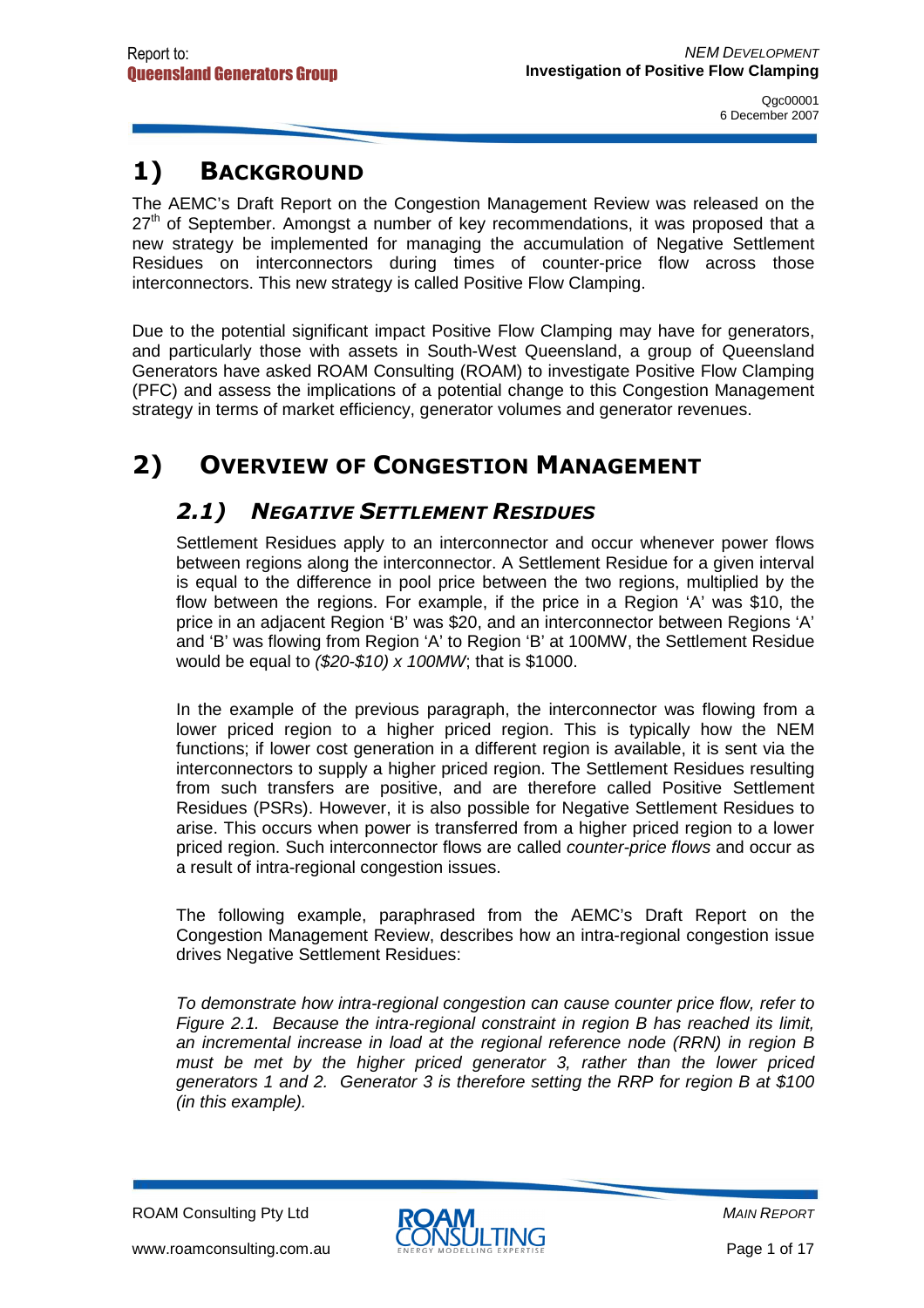

Because generators 1 and 2 are now dislocated from the regional reference node by the intra-regional constraint, they cannot set the RRP, and can therefore bid at any price and will still receive the (high) RRP being set by generator 3. They now have an incentive to bid as low as possible to maximise their dispatch. They will typically bid at the price floor of -\$1000.

In the following dispatch interval NEMDE will dispatch generators 1 and 2 as much as possible due to their very low bidding price, and will correspondingly reduce the dispatch of generator 4 in region A. This may induce a flow south on the interconnector (200 MW in this example). Assuming generators 1 and 2 are fully dispatched, an increment in demand in region A must still be met by generator 4, so the RRP in region A is still set by generator 4 (rather than by generators 1 and 2).

This set of circumstances has produced the counterintuitive result of power flow from a high priced region to a lower priced region – counter priced flow.

Note that because the dispatch of generators in region A has been reduced, this scenario may actually decrease the RRP in region A (by changing marginal generators to a less expensive bid), hence exacerbating the difference in RRPs even further.

Because the power is being purchased at a low price in region A, but sold at a high price in region B, this produces a negative settlement residue equal to the difference in RRPs, multiplied by the flow on the interconnector (-\$10,000 in this example). This will accumulate until the dispatch is changed such that the constraint no longer binds (probably by a reduction in the load at the  $RRN_B$ ).

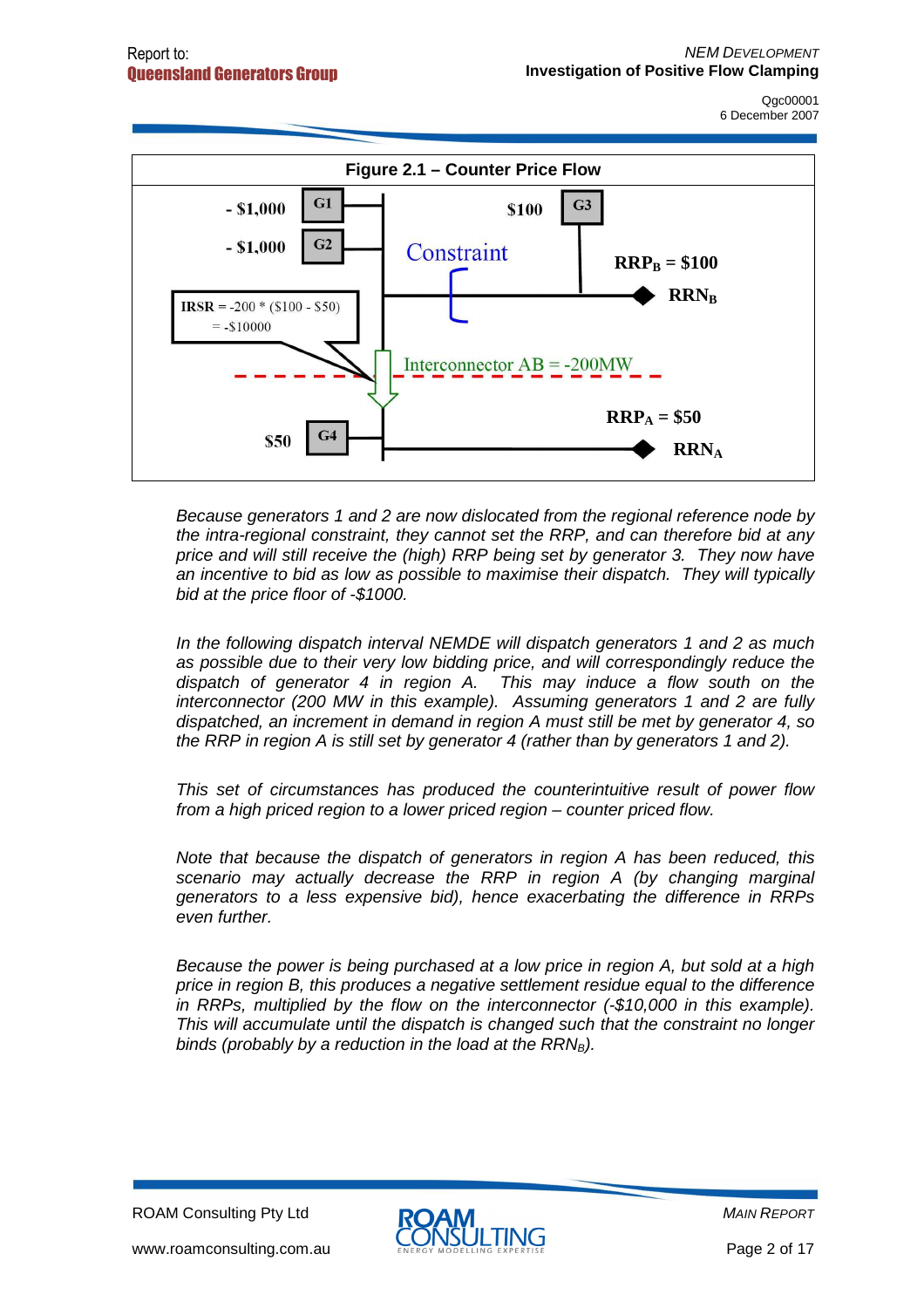### 2.2) ZERO FLOW CLAMPING

Zero Flow Clamping (ZFC) is the strategy currently in use to manage Negative Settlement Residues. Currently, should NSR's accumulate to a threshold or *trigger* value of \$6000 or greater on a given interconnector, NEMMCO responds by adding another system constraint that forces that interconnector's limit to a value of zero; the interconnector is artificially clamped to zero flow. Since the value of Settlement Residues is proportional to the flow, if the interconnector is clamped to zero, NSRs cannot result (note that Positive Settlement Residues cannot accumulate either).

It should be noted that the reason for the practice of Zero Flow Clamping is primarily to reduce NEMMCO's exposure to their inherent risk. NEMMCO does not possess the means to fund Negative Settlement Residues, so this clamping strategy has the effect of preventing significant accumulation of these amounts under most circumstances.

#### 2.3) POSITIVE FLOW CLAMPING

The AEMC's Draft Report on the Congestion Management Review puts forward the concept of Positive Flow Clamping (PFC) as a substitute for Zero Flow Clamping (ZFC). This proposal has been put forward on the premise that PFC delivers Positive Settlement Residues, in comparison with Zero Flow Clamping, which prevents the accumulation of either Negative or Positive Settlement Residues.

PFC in practice works in a similar fashion to ZFC in that it is triggered by the accumulation of Negative Settlement Residues up to a specified amount. However, instead of the interconnector flow limit being clamped to zero, the flow limit would be clamped to a particular value representing a positive flow; that is, a flow from the lower-priced region to the higher-priced region.

PFC will have significant impacts on the dispatch of generation and has the potential to have run-on effects in terms of pool prices and system losses. The impacts of PFC for generators and particularly QLD generators are explored in Section 5).

#### 2.4) CONGESTION AND NEGATIVE SETTLEMENT RESIDUES IN THE NEM

It is intra-regional congestion that causes counter-price flows in the NEM and hence Negative Settlement Residues.

ROAM conducted analysis of historical NEM trading data from the last few years to gain an understanding of how and when Negative Settlement Residues have appeared. Note that the following analysis was performed on Trading Interval records and not 5 minute Dispatch Intervals. Therefore only Trading Intervals for which Negative Settlement Residues exceeded  $$1500<sup>2</sup>$  were included in the analysis. Although this does not correspond exactly with detecting series of 5 minute Dispatch Intervals for which NSRs reached the current Clamping trigger value of

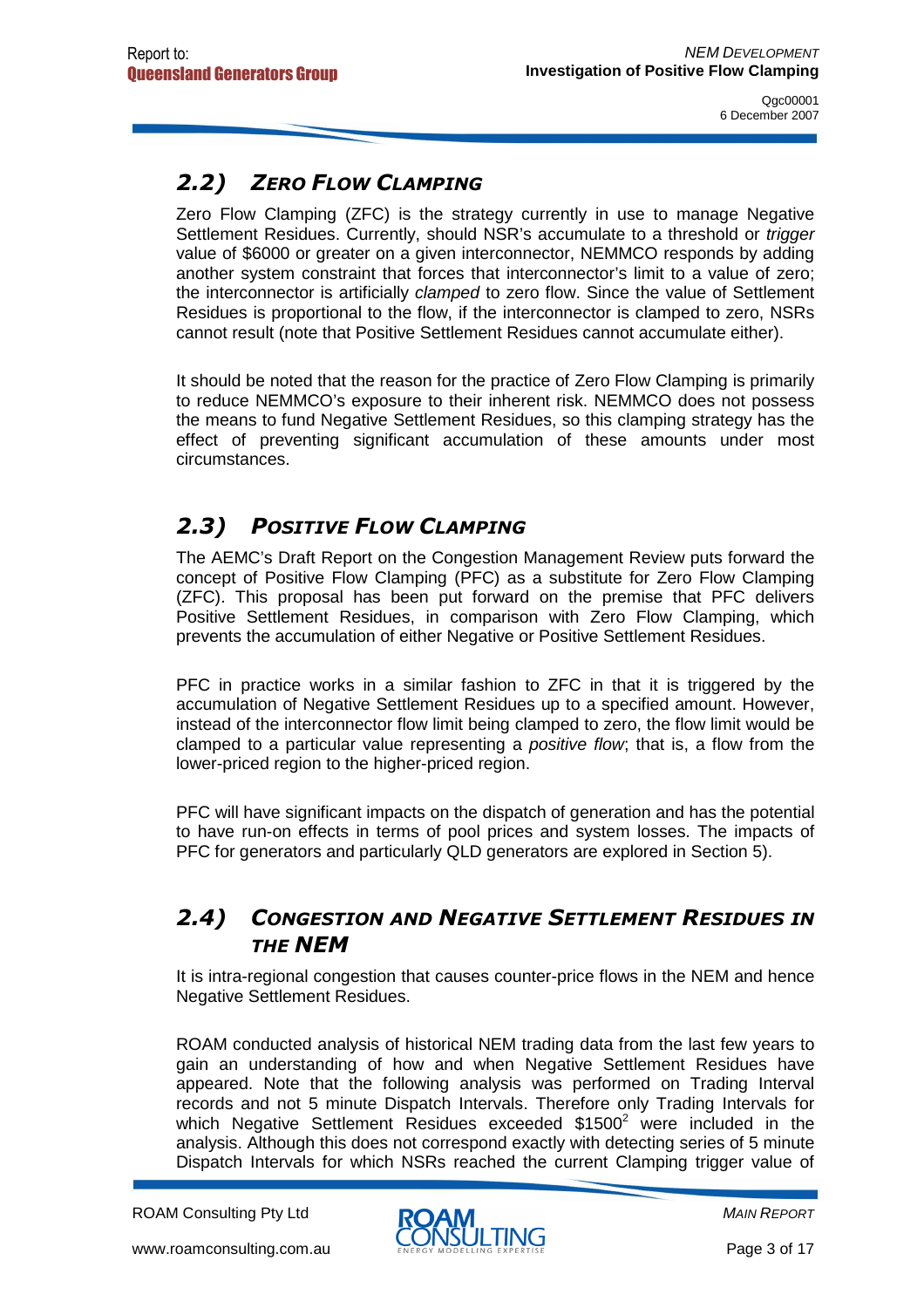\$6000, it provides sufficient detail to draw conclusions as to the frequency and severity of intra–regional congestion in the NEM.

Table 2.1 summarises the conclusions of this analysis of historic NEM data. It shows the occurrence of Negative Settlement Residues across the NEM and the severity of these events:

|                | Table 2.1 – Summary of Negative Settlement Residues in the NEM |               |             |                 |                |                    |              |               |              |  |  |
|----------------|----------------------------------------------------------------|---------------|-------------|-----------------|----------------|--------------------|--------------|---------------|--------------|--|--|
|                | Time Period: 25/11/2005 to 25/11/2007                          |               |             |                 |                |                    |              |               |              |  |  |
|                | <b>NSW-&gt;QLD</b>                                             | QLD->NSW      | SA->VIC     | SNO->NSW        | SNO->VIC       | <b>TAS-&gt;VIC</b> | VIC->SA      | VIC->SNO      | VIC->TAS     |  |  |
| Max            | 8,629<br>\$                                                    | \$2,228,839   | \$78.301    | 1,333,691<br>\$ | \$<br>567,052  | \$1,090,618        | \$488.255    | 783.581<br>\$ | \$473,904    |  |  |
| Min            | \$<br>2,501                                                    | 1.524<br>\$   | .628<br>\$  | \$<br>1,511     | \$<br>1,551    | \$<br>.503         | 1,502<br>\$  | \$<br>1.517   | 1,501<br>\$  |  |  |
| Avg            | 5,215<br>\$                                                    | \$<br>145.364 | 6,649<br>\$ | \$<br>58,057    | \$<br>22.795   | \$<br>15,315       | 28,446<br>\$ | \$<br>69.280  | 6,297<br>\$  |  |  |
| Median         | 4,864<br>\$                                                    | 5.565<br>\$   | 2.637<br>S  | \$<br>4.560     | 3.284<br>\$    | 3,027<br>\$        | 3,638<br>\$  | 6.410<br>S    | 2,419<br>\$. |  |  |
| # Periods      | 4                                                              | 143           | 22          | 134             | 46             | 380                | 69           | 39            | 453          |  |  |
| Total<br>Value | 20,859<br>S                                                    | \$20,787,064  | \$146.280   | 7,779,572<br>S  | ,048,590<br>\$ | \$5,819,666        | \$1,962,787  | \$2,701,918   | \$2,852,669  |  |  |

The summary above shows that Negative Settlement Residues occur across all interconnectors in the NEM. Discounting NSRs between Victoria and Tasmania, which are different due to Basslink's status as an MNSP, it can be seen that NSRs occur most frequently on the Queensland to NSW interconnector, and on Snowy to New South Wales.

In addition to the high frequency of NSRs on the Queensland to NSW interconnector, the value of these NSRs has also been significantly higher than on the other NEM interconnectors. In comparison, NSRs in the reverse direction, that is, from NSW to Queensland, have been rare in the NEM and also much lower in value.

Of interest is the fact that only a handful of these NSR periods occurred over the Queensland to NSW interconnector prior to December 2006. After this time, the frequency of NSRs has increased markedly. This increase coincides with the commissioning of the Braemar Stage 1 power station in South-West Queensland. With several new power stations committed and a further number proposed for the South-West Queensland area, it appears that the degree of congestion in this area, and associated counter-price flow, is likely to increase significantly over the coming years unless major new transmission capacity is built.

For intra-regional congestion to cause counter-price flows between regions, there are some pre-conditions that must be satisfied. These are:

• A large pool of generation separated from the Regional Reference Node by an intra-regional transmission system that can be constrained. The total capacity of the generation pool must exceed the capability of the transmission system leading to the Reference Node.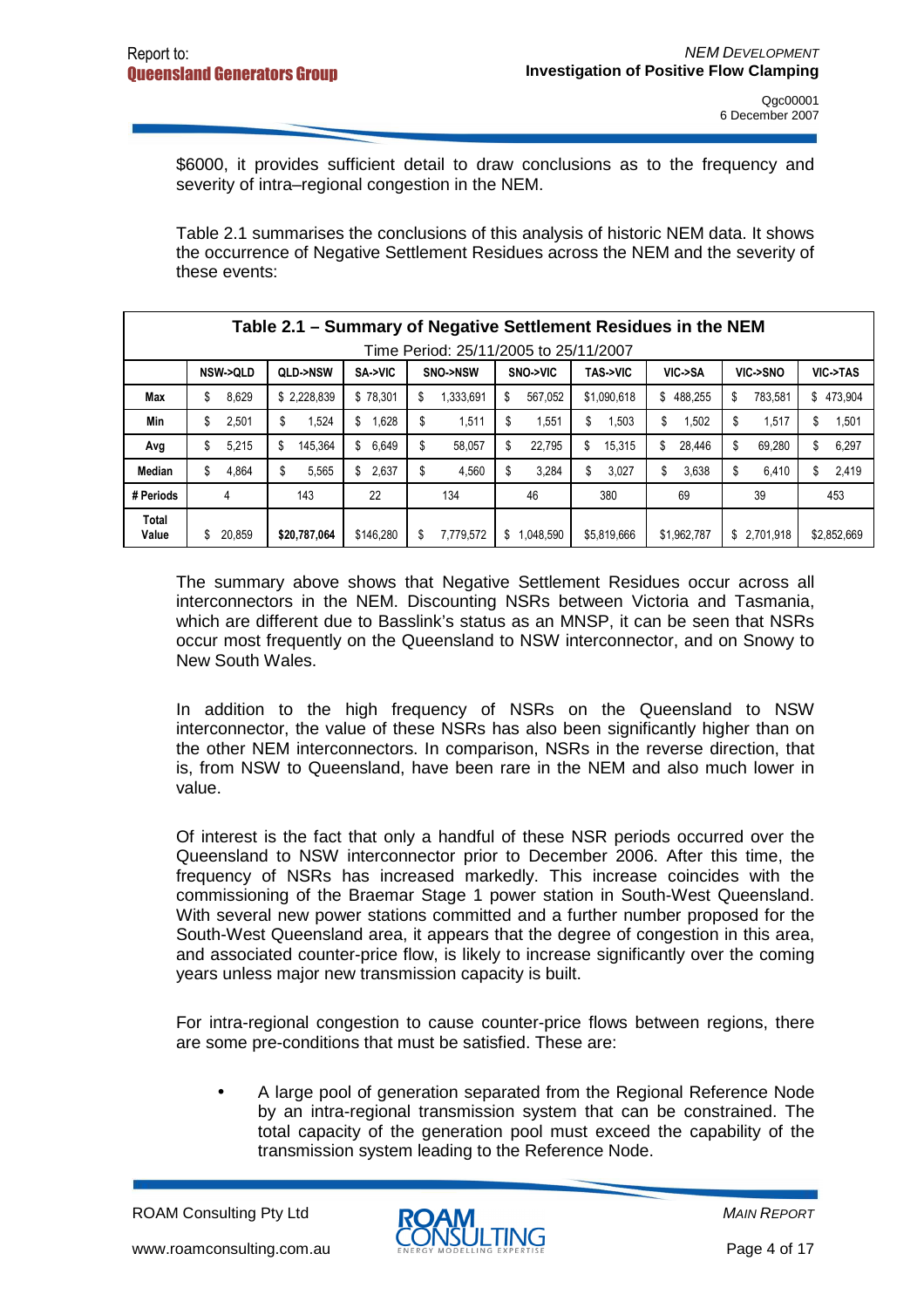- Demand in and around the Regional Reference Node must be sufficient to allow high power transfers from the large generation pool to the Reference Node (ie. High demand periods);
- The generation pool must be located between an interconnector and the Regional Reference Node.

These conditions must be in place for counter-price flows to occur under normal market operation. Naturally, transmission de-ratings due to maintenance or events such as lightning or bushfires have the potential to create an increased likelihood of counter-price flows. These events are not covered in the modelling, which assumes System Normal conditions. It is noted however that the transmission system in and around South-West Queensland has been prone to de-rating due to lightning in the area.

Figure 2.2 shows the area in the NEM responsible for the vast majority of congestion leading to Negative Settlement Residues between Queensland and New South Wales. This configuration is consistent with the study period, being between 2009-10 and 2010-11.



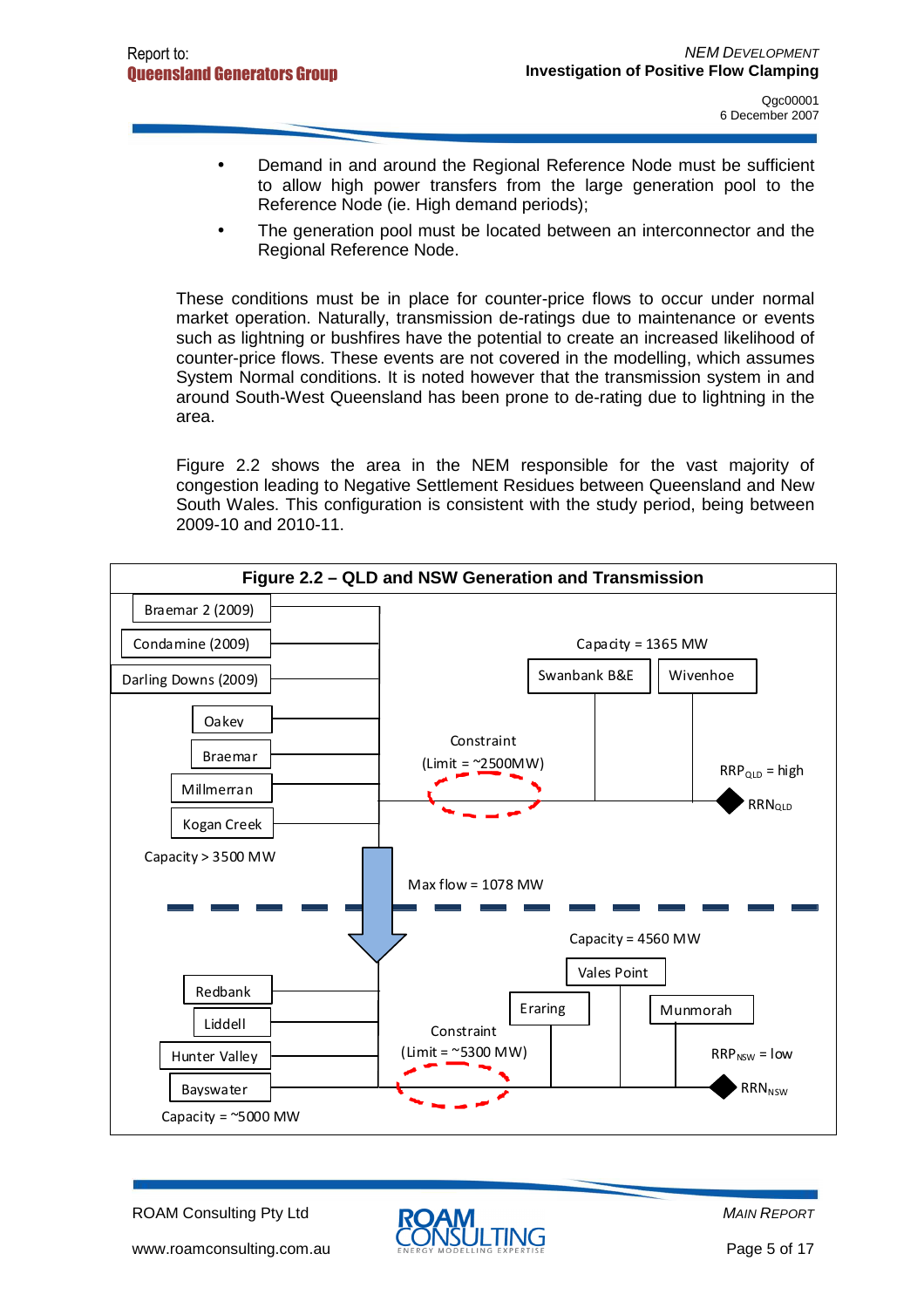The diagram shows that by 2009, the ~3500MW of capacity located within South-West Queensland will exceed a ~2500MW constraint limit towards the Regional Reference Node. This constraint is known as the SWQ constraint and is described in detail in Appendix B.4). This indicates that there exists a high possibility of constraining this flow path, and since the generation pool is located next to QNI, there is a corresponding potential for counter-price flow from Queensland to New South Wales. It is noted here that the Tarong and Tarong North generators are 'upstream' of the SWQ constraint and as such they are not affected by this limitation. There is no guarantee however that if/when the SWQ limit is alleviated that the next limitation will be across the larger set of transmission lines from Tarong into Brisbane. In that possible future situation the Tarong generators would be faced with a similar situation to the SWQ generators shown in this analysis.

In the opposite direction, however, the likelihood of counter-price flows is much lower. The ~5000MW of capacity located in the Hunter Valley is not sufficient to exceed the ~5300MW notional limit towards the NSW Regional Reference Node under normal circumstances. Therefore, the probability of counter-price flow from New South Wales to Queensland is low. Planned upgrades to the Sydney ring transmission corridor will bolster the capabilities of the NSW network, further reducing the possibility of such flows. ROAM's Monte-Carlo simulation of 2010-11 found no occurrences of counter-price flow from New South Wales to Queensland.

#### 2.5) FACTORS CONTRIBUTING TO NEGATIVE SETTLEMENT **RESIDUES**

Primarily, it is a situation with a regional generation and network configuration as described in Figure 2.2 that provides the potential for counter-price flow across interconnectors and hence Negative Settlement Residues. However, there are several factors which can contribute to and/or lengthen periods of counter-price flow. These factors include:

- Unit outages typically, even at times of high demand, very large transfers are not drawn from the key generation 'pool'. However, if some baseload units elsewhere in the network have failed, then flows from the pool may increase sufficiently to cause congestion;
- Sustained high demand at/around the RRN continuing high demand allows flows to remain high and therefore prolong congestion;
- Manipulation of ramp rates ramp down rates particularly may cause or lengthen periods of counter-price flow as generation dispatch outcomes leading to counter-price flows may not be quickly resolved;
- 'Disorderly' bidding if the pool bids at the price floor, that is, bidding in a way not reflective of real costs, the dispatched capacity from the pool may cause congestion and hence counter-price flow, and;
- Transmission de-ratings de-ratings may be due to maintenance or other unplanned transmission outages, however all have the effect of reducing the network capability and hence increasing the potential for congestion.

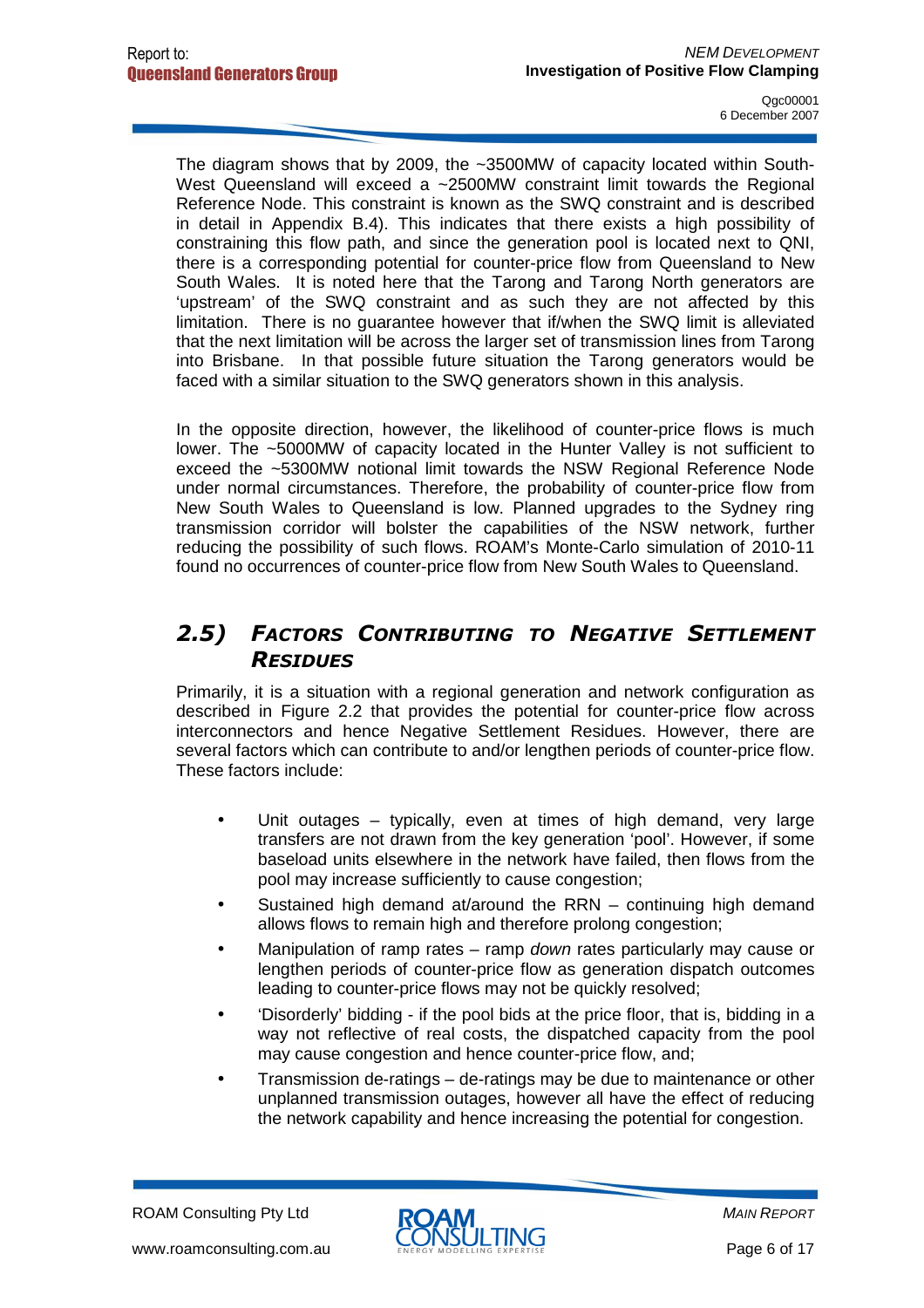# 3) KEY ASSUMPTIONS

The following sections describe the key assumptions upon which the outcomes described in Section 5) depend. More detailed modelling information is provided in the Appendices.

### 3.1) DEMAND AND ENERGY

The demand and energy forecasts used in this study have been assembled by ROAM to be fully consistent with the 2007 NEMMCO energy and demand projections located in the 2007 SOO. These forecasts correspond with the Medium Economic Growth energy, 50% Probability Of Exceedence (POE) demand forecasts for all NEM regions. The 50% POE demand forecast corresponds with average weather conditions leading to power demands expected to be exceeded one year out of every two.

The regional load trace forecasts (that is, the half-hourly load data) have been developed using the actual recorded 2006-07 financial year load traces for each region as the reference year.

Note that if a 10% POE forecast was to be used, extreme demands would be higher and more frequent in Queensland (and particularly, South-East Queensland). This would have the potential to result in a higher incidence of binding on the SWQ constraint, which in turn may lead to increased occurrences of Negative Settlement Residues. The 50% POE forecast represents a more likely level of demand and hence is presented here. The nature of the findings would be equally valid for 10% POE conditions.

Due to the similarity between the forecast 50% POE peak demand for 2010-11 and the forecast 10% POE peak demand for 2009-10, it is reasonable to assume that the modelling presented (50% POE 2010-11) may provide similar outcomes to those which would be seen in a 10% POE case for 2009-10.

### 3.2) NEW PLANT SCHEDULE

The new plant schedule shown in Table 3.1 was assumed in the modelling. The plan was developed in light of the information provided in the 2007 SOO along with public announcements from possible developers which were used to flag plant that became committed after the publication of the SOO and also to identify those projects most likely to proceed. Only the years up to and including 2010-11 are important in this assessment given that this covers the timeframe of the modelling work. Note that all results shown in Section 5) assume this same plant schedule.

Adding the assumed new entry generation schedule into the 2007 Supply-Demand Calculator results in the Supply-Demand balance charts presented in Appendix A.1). These charts show that the assumed new entry generation schedule will satisfy the NEM Minimum Reserve Level criterion up to the year 2012-13.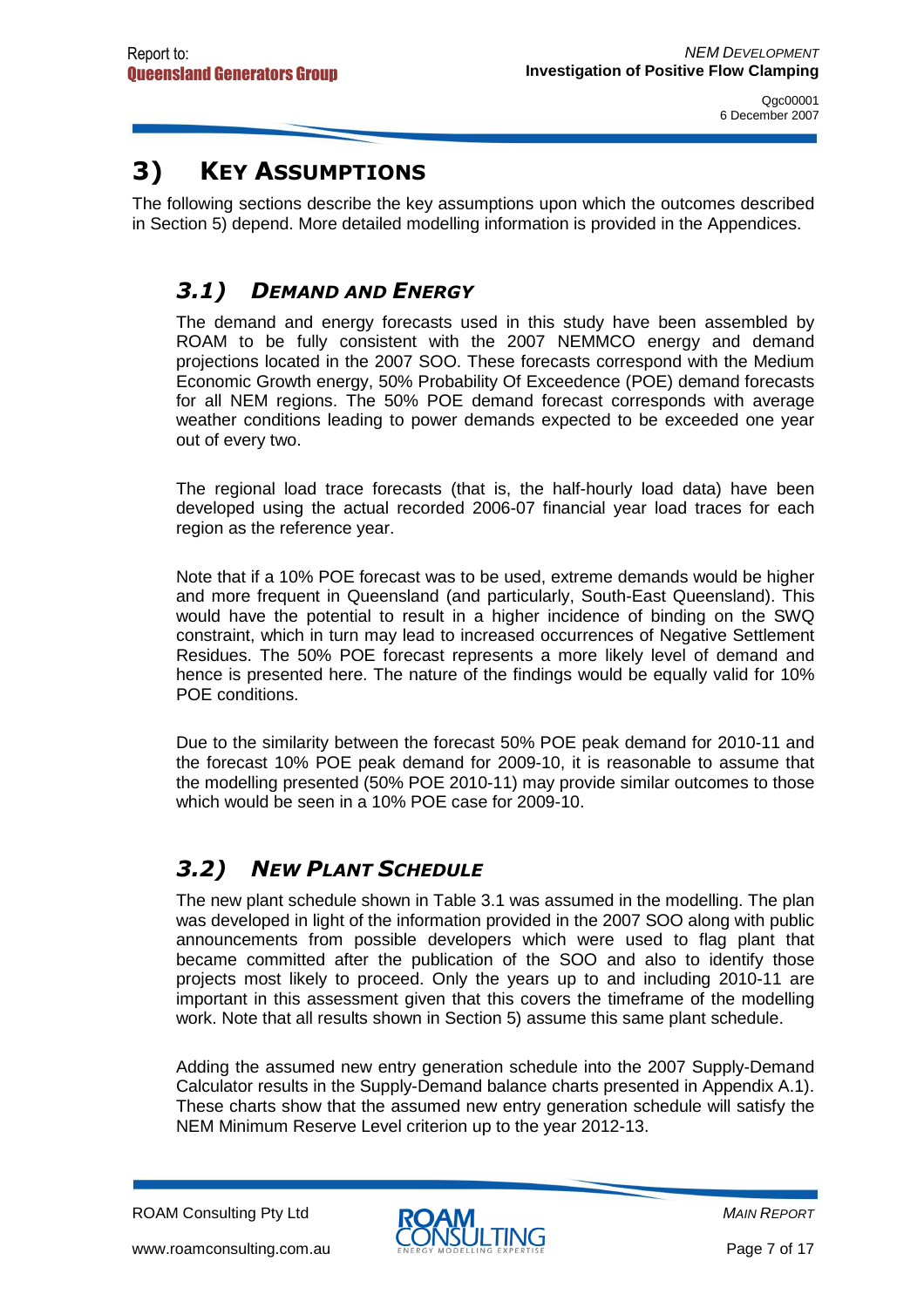| Table 3.1 - Assumed New Entry Generation Schedule |                              |                               |                |               |               |  |  |  |
|---------------------------------------------------|------------------------------|-------------------------------|----------------|---------------|---------------|--|--|--|
|                                                   | <b>Station Name</b>          | <b>Station</b><br><b>Type</b> | Capacity*      | <b>Timing</b> | <b>Status</b> |  |  |  |
| QLD                                               | <b>Braemar 2</b>             | <b>OCGT</b>                   | 450            | 2009/10       | Proposed      |  |  |  |
|                                                   | <b>Condamine</b>             | <b>CCGT</b>                   | 135            | 2009/10       | Committed     |  |  |  |
|                                                   | <b>Darling Downs</b>         | <b>CCGT</b>                   | 630            | 2009/10       | Committed     |  |  |  |
|                                                   | <b>AGL Townsville</b>        | <b>CCGT</b>                   | 400            | 2011/12       | Proposed      |  |  |  |
|                                                   | <b>Swanbank F</b>            | <b>CCGT</b>                   | 385            | 2012/13       | Proposed      |  |  |  |
| <b>NSW</b>                                        | <b>Tallawarra</b>            | <b>CCGT</b>                   | 422            | 2008/09       | Committed     |  |  |  |
|                                                   | <b>Uranquinty (Stage 1)</b>  | <b>OCGT</b>                   | 471            | 2008/09       | Committed     |  |  |  |
|                                                   | <b>Uranquinty (Stage 2)</b>  | <b>OCGT</b>                   | 157            | 2009/10       | Committed     |  |  |  |
|                                                   | Colongra                     | <b>OCGT</b>                   | 668            | 2009/10       | Committed     |  |  |  |
|                                                   | <b>Munmorah (retirement)</b> | Coal-fired                    | $-600$         | 2012/13       | Committed     |  |  |  |
|                                                   | Tomago                       | <b>OCGT</b>                   | 450            | 2012/13       | Proposed      |  |  |  |
| $\overline{\text{VIC}}$                           | <b>Bogong</b>                | Hydro                         | 140            | 2009/10       | Committed     |  |  |  |
|                                                   | <b>Mortlake</b>              | <b>OCGT</b>                   | 450            | 2010/11       | Proposed      |  |  |  |
| <b>SA</b>                                         | <b>Lake Bonney 2</b>         | Wind                          | 13             | 2007/08       | Committed     |  |  |  |
|                                                   | <b>Hallett Windfarm</b>      | Wind                          | 8              | 2008/09       | Committed     |  |  |  |
|                                                   | Quarantine                   | <b>OCGT</b>                   | 121            | 2008/09       | Committed     |  |  |  |
|                                                   | <b>Snowtown Windfarm</b>     | Wind                          | $\overline{7}$ | 2008/09       | Committed     |  |  |  |
|                                                   | <b>Hallett B</b>             | <b>CCGT</b>                   | 250            | 2011/12       | Proposed      |  |  |  |
| <b>TAS</b>                                        | <b>Tamar Valley</b>          | <b>CCGT</b>                   | 191            | 2009/10       | Committed     |  |  |  |
|                                                   | <b>Tamar Valley</b>          | <b>OCGT</b>                   | 40             | 2009/10       | Committed     |  |  |  |
|                                                   | <b>Bell Bay (retirement)</b> | <b>CCGT</b>                   | $-240$         | 2009/10       | Committed     |  |  |  |

\* Note: Windfarm capacities have been set to 8% of their respective maximum capabilities for supply-demand balance assessment in line with NEMMCO's assumptions. In the dispatch modelling these windfarms were modelled at their real capacities with dispatch based on a pseudo randomised wind scheduling tool developed by ROAM. These new developments are far from SWQ and therefore not likely to materially influence the focus of this assessment.

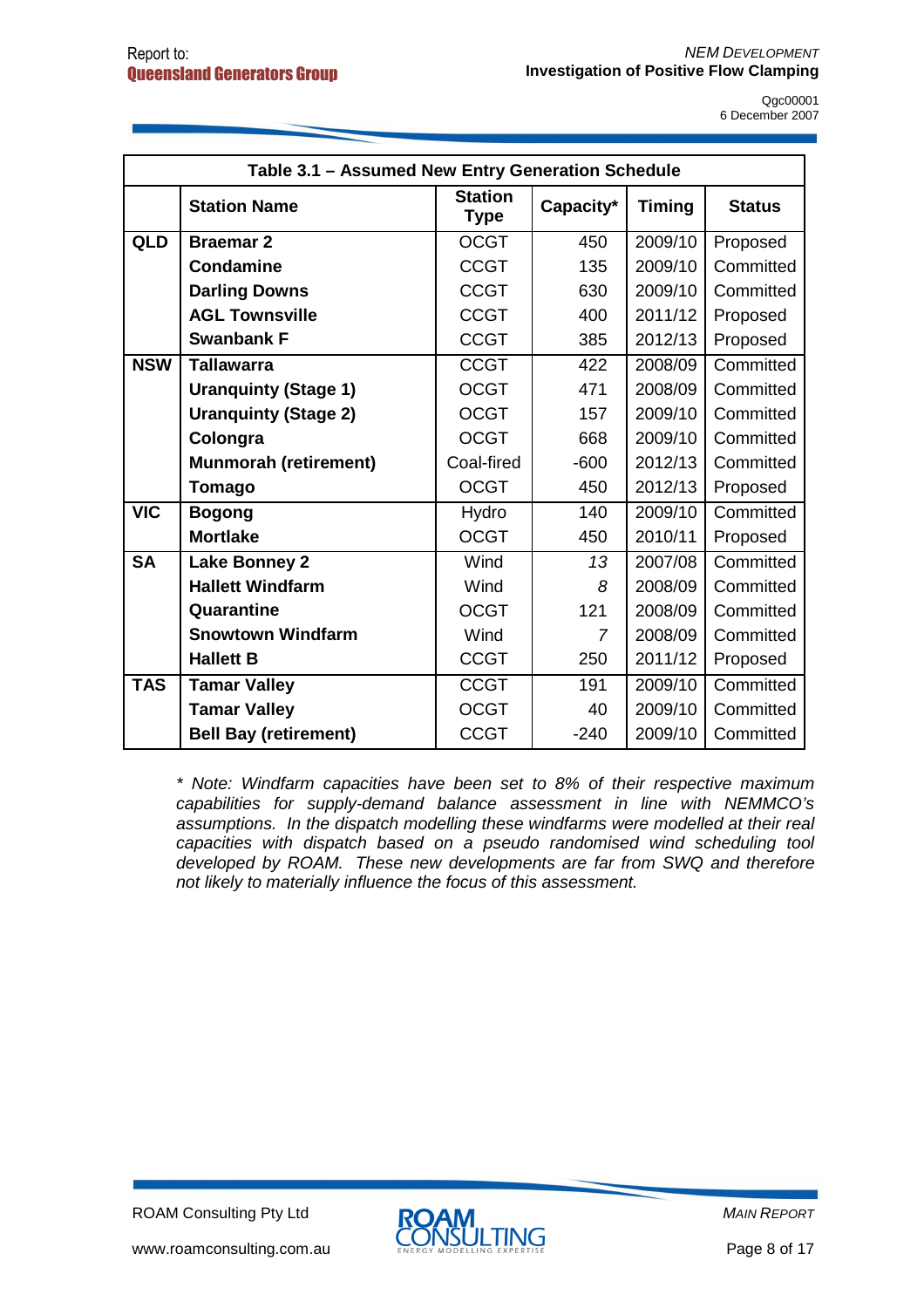# 4) METHODOLOGY

The following outlines at a high level the approach that was taken in assessing the impacts of Positive Flow Clamping, particularly for Queensland generators. More detail describing the modelling conducted and particularly the **2-4-C** model itself may be found in the Appendices.

- 1. The **2-4-C** Market Dispatch model was used to simulate the year 2010-11<sup>1</sup> several times with different Clamping methodologies implemented:
	- i. Without any form of Clamping;
	- ii. With Zero Flow Clamping implemented at an NSR trigger threshold of \$1500 per Trading Interval<sup>2</sup>;
	- iii. With Positive Flow Clamping implemented at an NSR trigger threshold of \$1500 per Trading Interval and with QNI clamped to 250MW (250MW represents a typical QNI import limit at time of extreme demand in Queensland), and;
	- iv. As for (iii) above but with QNI clamped to 500MW (500MW being the nominal import limit of QNI and therefore the maximum value at which it could potentially be Clamped).
- 2. From the 'No Clamping' case, Trading Intervals with Negative Settlement Residues exceeding \$1500 were identified, and the full dispatch information (generation, flows, prices, etc) of all cases (Clamping and No Clamping) for these periods was exported from the results set for detailed analysis.
- 3. An analysis tool was constructed that summarises the key information, such as SWQ generation volumes, pool prices and inter-regional transfers and also allows the comparison of these outcomes between two cases simultaneously.
- 4. Of all the analysed periods, a subset was selected featuring interesting outcomes. These same periods from the different Clamping cases were then compared with the analysis tool to highlight the impacts of the Clamping strategy.
- 5. A cost estimate was performed based on Short-Run Marginal Costs sourced from ACIL Tasman's 2007 Fuel resource, New Entry and Generation costs in the NEM report and the generation volumes determined by the **2-4-C** simulations to identify the change in system cost or efficiency between the different Clamping strategies.

ROAM Consulting Pty Ltd

 $\overline{a}$ 



 $1$  The years 2009-10 to 2010-11 were selected as the outlook period. Due to time constraints, modelling was restricted to the year 2010-11. The Queensland network configuration and generation portfolio is consistent over 2009-10 and 2010-11. Therefore the most significant change in the QLD grid over these two years is the increased demand in 2010-11. This increased demand will serve to increase the likelihood and severity of intra-regional congestion. Therefore it is considered that the outcomes presented here are valid for the 2009-10 year but would likely be less frequent due to the somewhat lower demand primarily in South-East Queensland.

 $2$  In the NEM, Clamping is currently triggered when the 5 minute pre-dispatch process forecasts an accumulation of \$6000 in NSRs. The modelling for this study was however conducted on a Trading Interval basis. Therefore, the value of \$1500 per Trading Interval was selected as it was deemed high enough to avoid Clamping NSRs situations due to outcomes of the IRLF equation, but lower than \$6000, since the \$6000 value may easily be reached within the six 5 minute dispatch outcomes making up a single Trading Interval.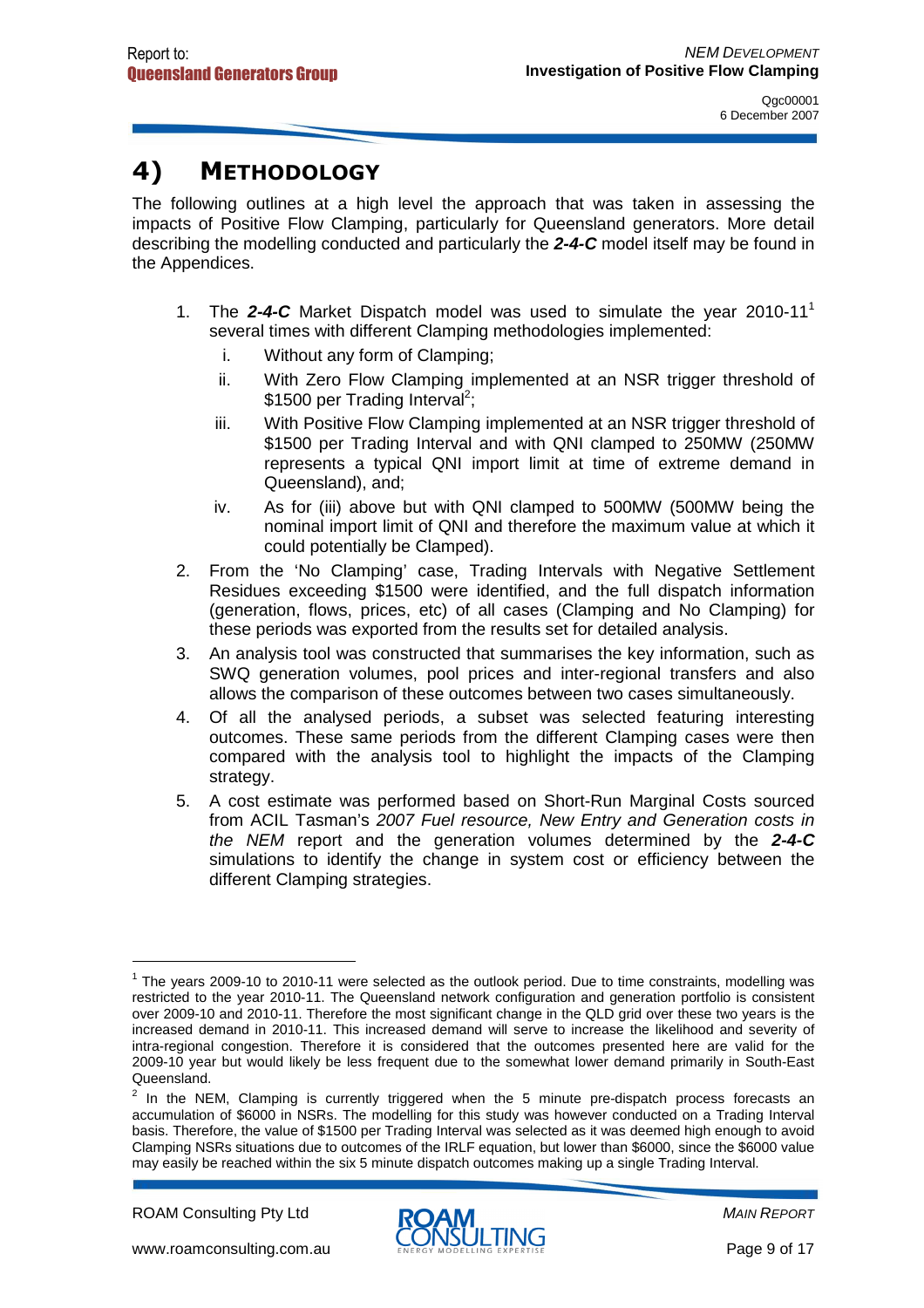6. With the assistance of an AC Powerflow model and the **2-4-C** dispatch outcomes, changes in system losses resulting from the dispatch alterations caused by the different Clamping strategies were assessed.

# 5) IMPACTS OF POSITIVE FLOW CLAMPING

A change from the current practise of Zero Flow Clamping to Positive Flow Clamping will have significant implications for all participants in the NEM, but particularly generators nearby the intra-regional issues that cause Negative Settlement Residues. The key impacts may be described in terms of:

- Dispatch and generator volume;
- Pool price and revenues;
- Market efficiency, and;
- System losses.

The following sections focus on each of these issues in detail and describe the modelling conducted by ROAM to quantify their impacts.

#### 5.1) IMPACT ON POOL PRICES

By implementing Clamping on QNI, pool price outcomes will be affected. Depending on the degree by which the Clamping affects the dispatch, the modelling conducted has found that the difference in pool prices in both Queensland and New South Wales can be dramatic. To illustrate this effect, a Trading Day has been selected and the pool price trace for this day compared across the No Clamping, Zero Flow Clamping and Positive Flow Clamping cases. These pool price impacts are shown in Figure 5.1 and Figure 5.2.

As demonstrated in Figure 5.1, Positive Flow Clamping has two main effects on Queensland pool prices. The first effect is that Clamping to a positive flow increases the pool price relative to Zero Flow Clamping. Clamping to a higher value (500MW versus 250MW) exaggerates this price difference; in this Trading Day, the price in Queensland goes to the ceiling (VOLL, \$10,000/MWh). The second effect is that Positive Flow Clamping extends the duration of the high prices. The combination of these two effects means that the average price across the Trading Day is increased significantly by Positive Flow Clamping.

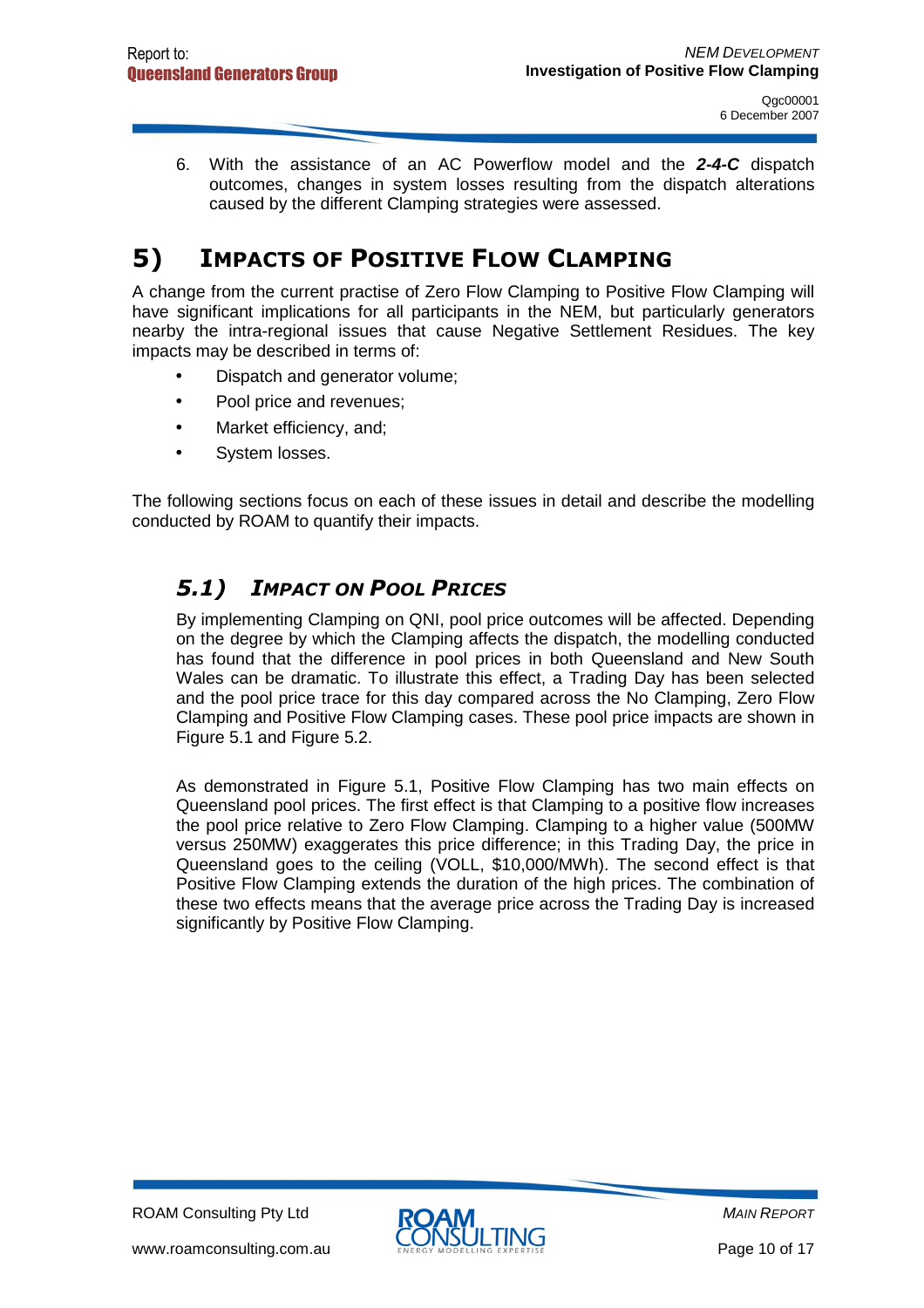



In Figure 5.2, it can be seen that the Clamping of QNI has similar price effects for New South Wales. However, the price increases are not as dramatic, which is expected due to the separation from the Queensland Regional Reference Node.

ROAM Consulting Pty Ltd

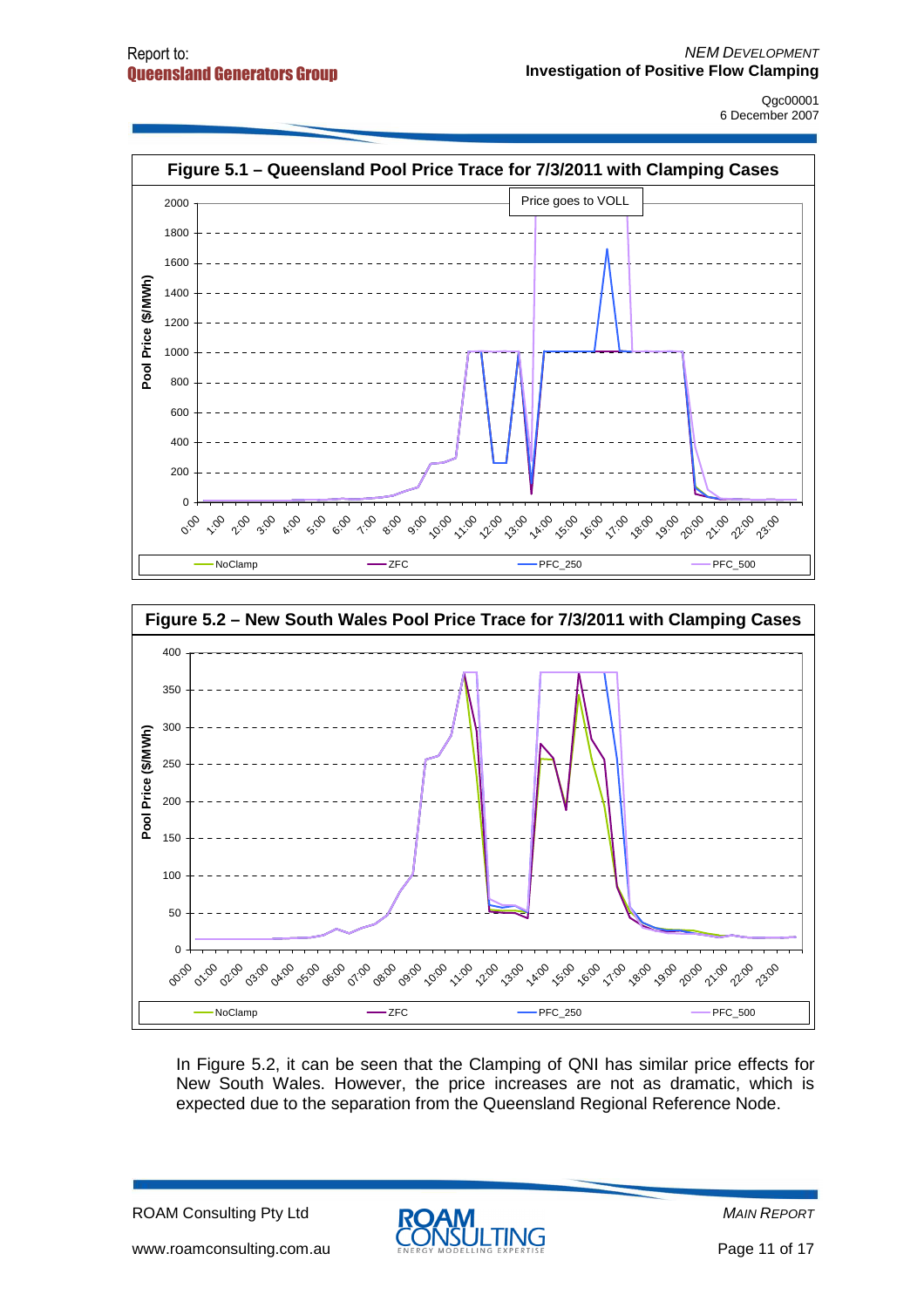Nonetheless, it can be seen that Positive Flow Clamping can result in increased New South Wales spot prices and can increase the duration of these high price periods. These effects may be considered as a significant price distortion in the market.

The reason why Positive Flow Clamping can increase pool prices significantly is that the generation removed from SWQ generators cannot fully be supplied via the forced increased supply from New South Wales via QNI. Therefore, other units in Queensland with available capacity may have to be dispatched due to subtle flow-on effects of the Constraint Equations. The units called upon in these situations will typically be high cost as at these high demand periods most low-cost generation will be running at full capacity. Therefore this supply may come from either switching on expensive peaking units, or by utilising very high 'opportunity' bids at the upper ends of baseload generators' bid stack.

In the modelling completed there are over 1300 Trading periods in 20 Monte Carlo simulations of the 2010-11 year where NSRs occur under normal conditions (i.e. in the absence of 'Disorderly' bidding). Analysis of the Pool Price outcomes during these Trading periods provides the following outcomes.

| Table 5.1 - Average Pool Price During Clamping Intervals (\$/MWh) |            |                                  |                 |                           |  |  |  |  |
|-------------------------------------------------------------------|------------|----------------------------------|-----------------|---------------------------|--|--|--|--|
| Clamping                                                          | Queensland | <b>New South</b><br><b>Wales</b> | <b>Victoria</b> | South<br><b>Australia</b> |  |  |  |  |
| <b>NoClamp</b>                                                    | 1387.33    | 148.24                           | 128.70          | 76.92                     |  |  |  |  |
| <b>ZFC</b>                                                        | 1282.85    | 201.50                           | 163.28          | 87.06                     |  |  |  |  |
| <b>PFC 250</b>                                                    | 1351.34    | 247.21                           | 183.59          | 89.59                     |  |  |  |  |
| <b>PFC 500</b>                                                    | 2468.17    | 283.49                           | 193.02          | 89.45                     |  |  |  |  |

This shows that ZFC may actually serve to reduce the Queensland pool price, relative to the pool price outcome under no Clamping. This is due to a few instances where the Queensland pool price goes to VOLL without clamping, however remains below VOLL after ZFC. This is an outcome of the transmission constraint equations under normal operating conditions. Except for this outcome and taking ZFC as the reference case, it can be seen that increasing Positive Flow Clamping serves to increase the pool price outcome across the whole NEM.

#### 5.2) IMPACT ON GENERATION DISPATCH AND REVENUES

Clamping to zero or a positive flow on the QNI interconnector results in a forced reduction in generation dispatch for the generators between the interconnector and the intra-regional limitation. As described previously, the analysis completed for this assessment shows that it is the SWQ limit which is the most significant limitation in the Queensland intra-regional network. As such, Clamping of the QNI interconnector provides for a negative impact on the set of SWQ generators only, whilst allowing other generators in the Queensland region, and generators south of Queensland to increase generation due to the impact of the Clamping event.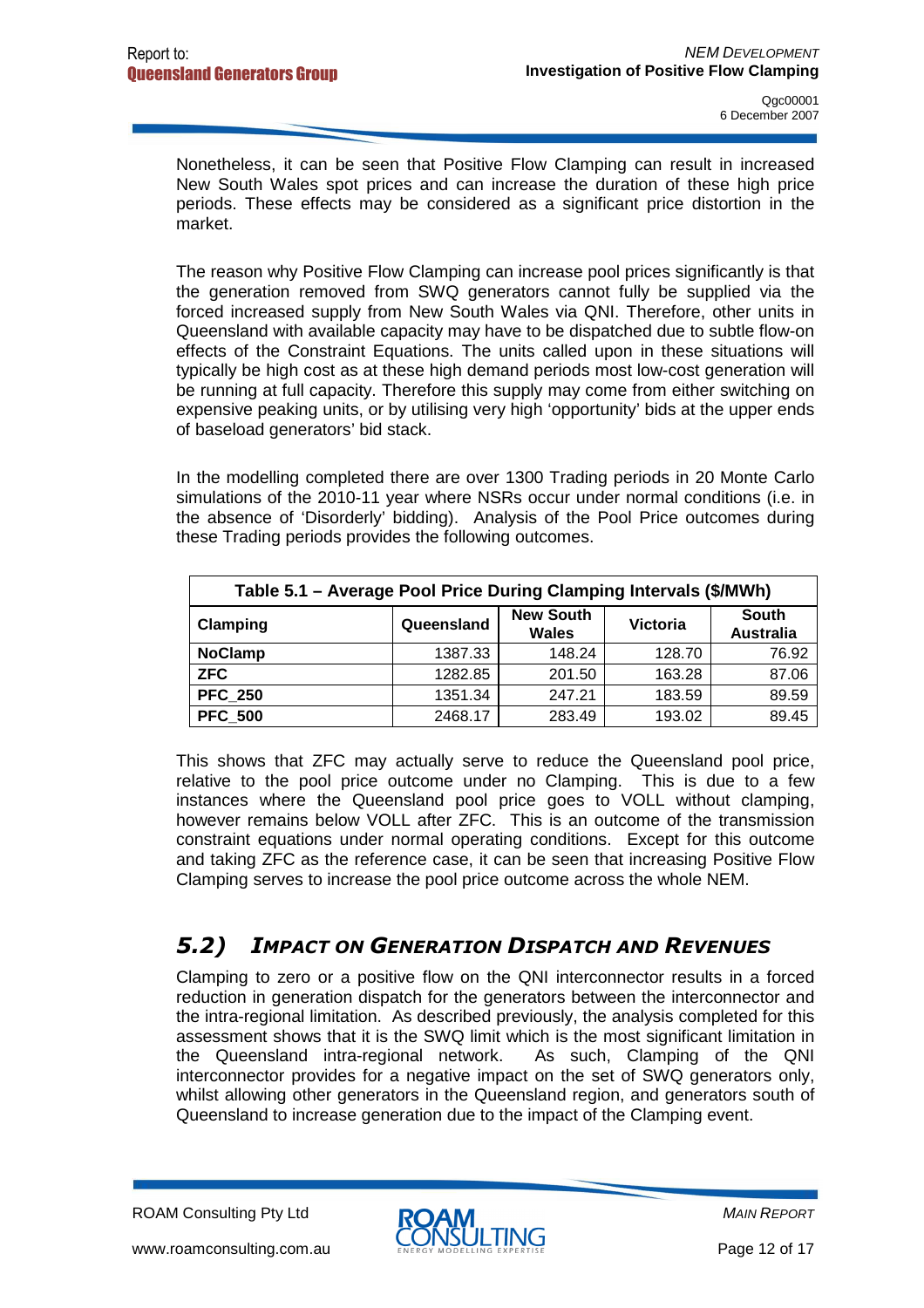Table 5.2 shows the average generation dispatch from the SWQ generators during the periods of Clamping as described in Section 5.1) above. This shows that the average southerly flow (counter-price flow) on QNI during periods of NSR is 400MW. Therefore, when ZFC is implemented the average total generation from the SWQ generators must reduce by 400MW in total. In these circumstances the generators will likely be bidding at the price floor and therefore will be subject to 'pain sharing' whereby their dispatch will be shared in proportion to the submitted available capacity offers. As shown by the difference in total SWQ generation dispatch with respect to the ZFC dispatch outcome, PFC\_250 and PFC\_500 result in a forced reduction in SWQ generation by 250MW and 500MW in total respectively. This may increase the risk associated with contracting at the reference node by these generators.

| Table 5.2 – Average SWQ Generation Dispatch During Clamping Intervals (MW) |                           |                           |           |                                |                       |                   |             |                       |                          |
|----------------------------------------------------------------------------|---------------------------|---------------------------|-----------|--------------------------------|-----------------------|-------------------|-------------|-----------------------|--------------------------|
| Clamping                                                                   | <b>Braemar</b><br>Stage 1 | <b>Braemar</b><br>Stage 2 | Condamine | <b>Darling</b><br><b>Downs</b> | Kogan<br><b>Creek</b> | <b>Millmerran</b> | Oakey<br>GТ | <b>SWQ Tot</b><br>Gen | Diff w.r.t<br><b>ZFC</b> |
| <b>NoClamp</b>                                                             | 356                       | 394                       | 130       | 617                            | 726                   | 830               | 282         | 3335                  | 402                      |
| <b>ZFC</b>                                                                 | 313                       | 346                       | 114       | 543                            | 639                   | 730               | 247         | 2933                  |                          |
| <b>PFC 250</b>                                                             | 286                       | 317                       | 105       | 497                            | 585                   | 668               | 226         | 2684                  | $-248$                   |
| <b>PFC 500</b>                                                             | 259                       | 287                       | 95        | 450                            | 530                   | 605               | 205         | 2431                  | $-502$                   |

As a result of the forced reduction in generation dispatch from the SWQ generators their revenue will also be affected. The following table illustrates the average annual pool revenue earned during periods of Clamping.

| Table 5.3 - Average SWQ Revenue During Clamping Intervals (MW) |                           |                    |           |                                |                       |                   |             |                       |                          |
|----------------------------------------------------------------|---------------------------|--------------------|-----------|--------------------------------|-----------------------|-------------------|-------------|-----------------------|--------------------------|
| Clamping                                                       | <b>Braemar</b><br>Stage 1 | Braemar<br>Stage 2 | Condamine | <b>Darling</b><br><b>Downs</b> | Kogan<br><b>Creek</b> | <b>Millmerran</b> | Oakev<br>GТ | <b>SWQ Tot</b><br>Gen | Diff w.r.t<br><b>ZFC</b> |
| <b>NoClamp</b>                                                 | 15                        | 19                 | 6         | 29                             | 34                    | 39                | 14          | 155                   | 29                       |
| <b>ZFC</b>                                                     | 12                        | 15                 | 5         | 23                             | 27                    | 32                | 11          | 126                   |                          |
| <b>PFC 250</b>                                                 | 12                        | 15                 | 5         | 23                             | 26                    | 30                | - 14        | 122                   | -5                       |
| <b>PFC 500</b>                                                 | 20                        | 25                 | 8         | 37                             | 44                    | 50                | 18          | 202                   | 75                       |

Table 5.3 shows that the SWQ generators will suffer on average a \$29million reduction in annual revenue as a result of ZFC. Implementation of PFC\_250 will cause a reduction in generation, but a relative uplift in Queensland pool price, resulting in a net reduction of \$5million on average compared with ZFC. Increasing PFC to 500MW towards the north will result in a further downturn in net generation, but a significant increase in Queensland pool price. This results in a perverse outcome whereby the SWQ generators will actually experience a net gain of \$75million per annum compared with ZFC. This analysis however does not consider the generators' contracting position and is a measure of pool revenue only.

#### 5.3) IMPACT ON SYSTEM EFFICIENCY

In order to quantify the impact of PFC on system efficiency, ROAM has utilised the short-run marginal costs for all generators in the NEM from ACIL Tasman's 2007 Fuel resource, New Entry and Generation costs in the NEM report. Using these

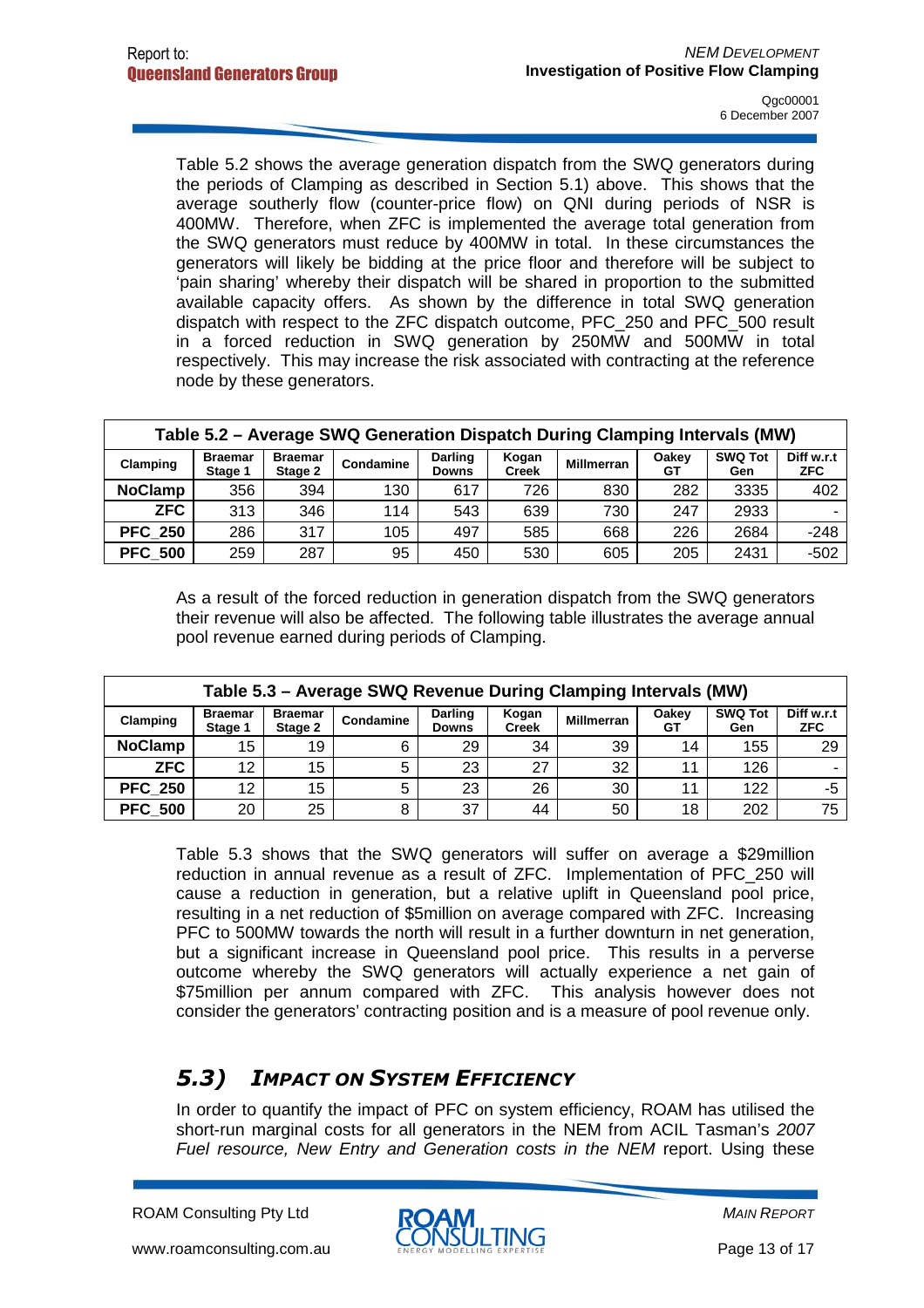assumed generation costs, and comparing the difference in dispatch between simulated cases featuring Zero Flow Clamping and Positive Flow Clamping respectively, a direct comparison can be drawn in terms of total system efficiency.

Figure 5.3 shows the difference in total NEM cost of supply between the different cases studied for each of the 20 discrete Monte-Carlo iterations (an average value is also given at the right hand side of the chart). The 'NoClamp' case shows the cost outcome should no Clamping be applied, whereas the 'ZFC', 'PFC\_250' and 'PFC\_500' cases show the outcome of Clamping QNI at 0MW, 250MW and 500MW respectively.

These simulations show that Clamping to alleviate Negative Settlement Residues typically increases the total NEM cost compared with not Clamping. Furthermore, of the Clamping options, Zero Flow Clamping was found to deliver the lowest increase in cost relative to no Clamping.

Of the Positive Flow Clamping cases, Clamping at 250MW was found to generally increase the system cost again relative to Zero Flow Clamping. Implementing Positive Flow Clamping at 500MW was found to significantly increase system costs relative to both Zero Flow Clamping and Positive Flow Clamping at 250MW.

From these results, it may be inferred that any level of Positive Flow Clamping will increase NEM system costs relative to the current strategy of Zero Flow Clamping, and furthermore, the higher the value at which the interconnector is Clamped, the greater the increase to system cost will be.



ROAM Consulting Pty Ltd

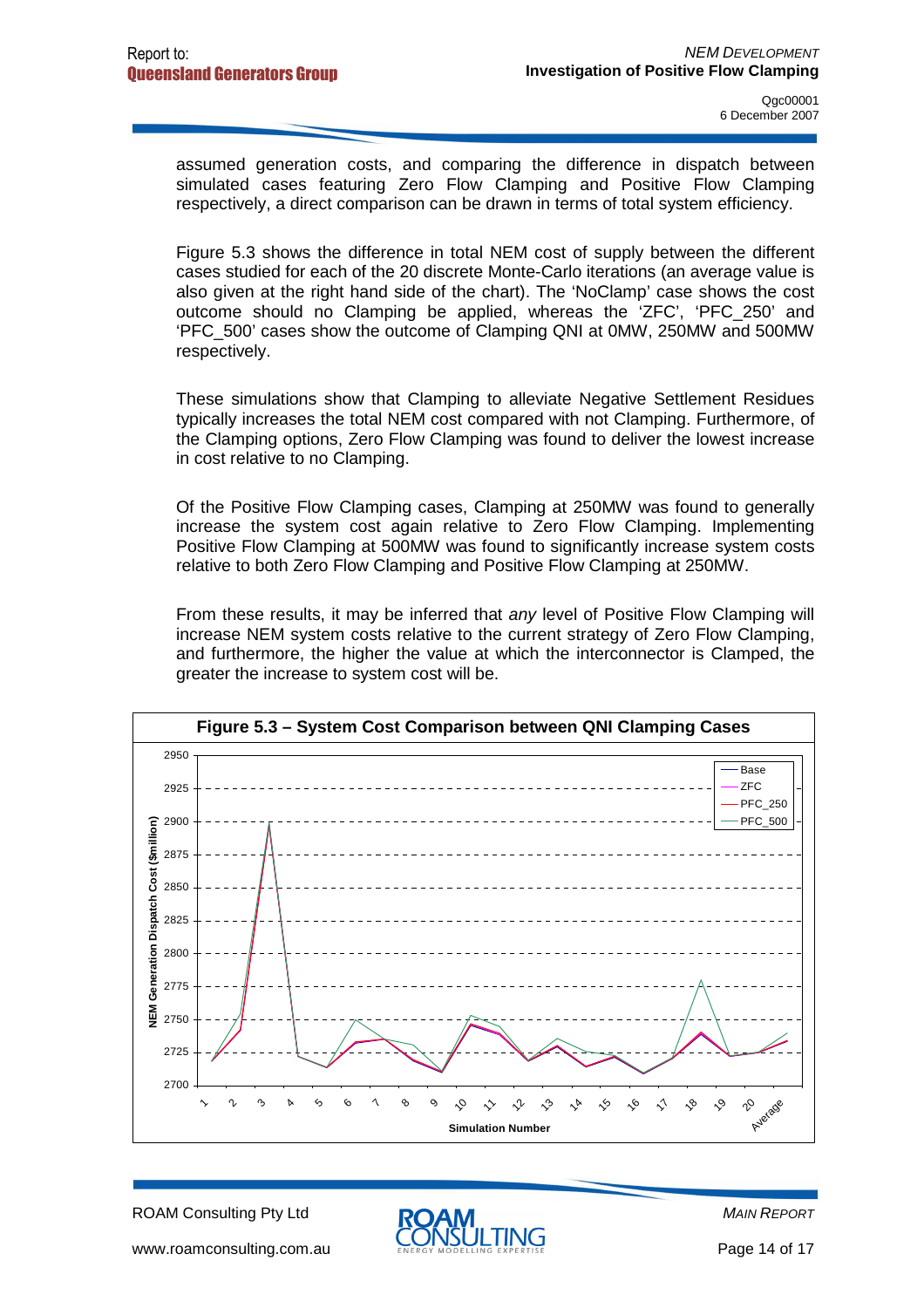Table 5.4 shows the average annual cost differences resulting from the implementation of the different QNI Clamping strategies relative to not performing any Clamping on the interconnector.

| Table 5.4 – Average Cost Impact of Clamping Strategies for QNI |                                          |  |  |  |  |  |
|----------------------------------------------------------------|------------------------------------------|--|--|--|--|--|
| <b>Clamping Strategy</b>                                       | <b>Average Cost Increase for 2010-11</b> |  |  |  |  |  |
| Zero Flow Clamping                                             | \$0.41m                                  |  |  |  |  |  |
| Positive Flow Clamping at 250MW                                | \$0.67m                                  |  |  |  |  |  |
| Positive Flow Clamping at 500MW                                | \$6.23m                                  |  |  |  |  |  |

#### 5.4) IMPACT ON SYSTEM LOSSES

Altering interconnector flows via measures such as Clamping will have an impact on the magnitudes and directions of power flows in the transmission network. These flows will impact the amount of power lost across the network. By comparing the difference in interconnector flows resulting from the different Clamping strategies, the impact on system losses can be estimated.

A general aim of the NEM design is to minimise system losses where possible as high losses are indicative of an inefficient market. Should a Clamping strategy therefore act to increase losses, it may be argued that this strategy is not in keeping with the aims of the NEM.



As can be seen from Figure 5.4 above, forcing a higher flow to the North via Positive Flow Clamping will certainly increase system losses as measured by transmission

ROAM Consulting Pty Ltd

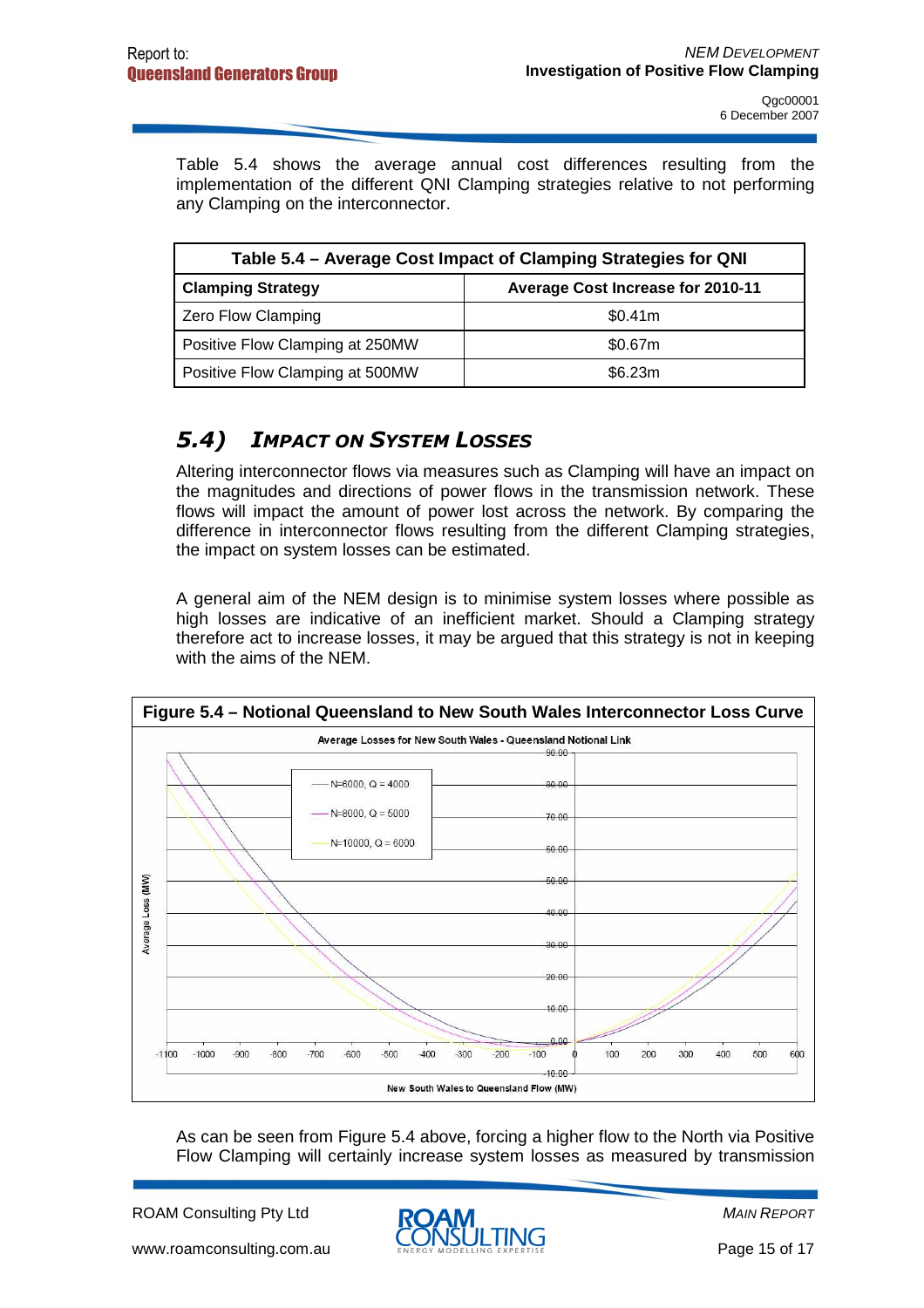flows on the notional Queensland to New South Wales Interconnector between the notional Queensland and New South Wales reference nodes. Increasing Clamping from zero to 250MW towards the north will result in a notional increase in system losses of around 10MW on average. Increasing Positive Flow Clamping to 500MW will more than double the estimated losses to in excess of 30MW, compared with Zero Flow Clamping.

Modelling of the year 2010-11 shows that there are on average around 70 Trading intervals across the year that may be Clamped due to forecast Negative Settlement Residues under normal operating conditions. Implementation of Positive Flow Clamping at the upper level of 500MW could increase total energy losses over the year by at least (30 \* 70 / 2) 1,050MWh. In extreme instances up to 200 Trading intervals may result in Negative Settlement Residues. Implementation of the maximum 500MW PFC on the QNI interconnector would result in more than 3,000MWh of increased losses in the transmission network. The additional fuel required to generate the energy lost in the transmission network will have flow effects in terms of NEM efficiency and secondary outcomes such as increased  $CO<sub>2</sub>$ emissions.

# 6) SUMMARY OF FINDINGS

ROAM Consulting's investigation of the Positive Flow Clamping (PFC) proposal in the AEMC's Draft Report on the Congestion Management Review has shown that a change to this method of Congestion Management has the potential to have significant impacts for many participants in the NEM. The 2-4-C market simulation model has been applied to provide a view of the possible changes in NEM dispatch and pricing as a result of the PFC proposal. The market simulations show that as the clamping limit implemented with PFC increases, NEM dispatch and pricing outcomes are increasingly distorted.

Analysis of historic market outcomes shows that Negative Settlement Residues (NSRs) do not occur often nor with severity on interconnectors other than the QNI between the New South Wales and Queensland regions. This is due to increased generation volumes in the South-West Queensland (SWQ) region increasing more rapidly than the intraregional transmission capability between the South-West of the Region and the Regional Reference Node near Brisbane. This historic analysis coupled with forecast market simulations for the 2010-11 year shows that the PFC proposal may discriminate against the generation located in the SWQ corner of the Queensland region. Modelling shows that implementation of PFC on the QNI will result in a downturn in generation dispatch from the SWQ generators equal to the PFC setting. This will have flow on effects with respect to the risk factors and capability for the SWQ generators to contract at the Regional Reference Node within their own region.

Many of the SWQ generators are amongst the lowest cost generators in the NEM, based on the publicly available ACIL Tasman 2007 Fuel resource, New Entry and Generation costs in the NEM document. It follows that implementation of PFC on the QNI results in a reduction in market efficiency, measured as a function of total production cost. This is due to the requirement for higher cost generators to meet the reduction in SWQ generation. Increasing the Clamping level of PFC results in a significantly non-linear increase in NEM costs.

ROAM Consulting Pty Ltd

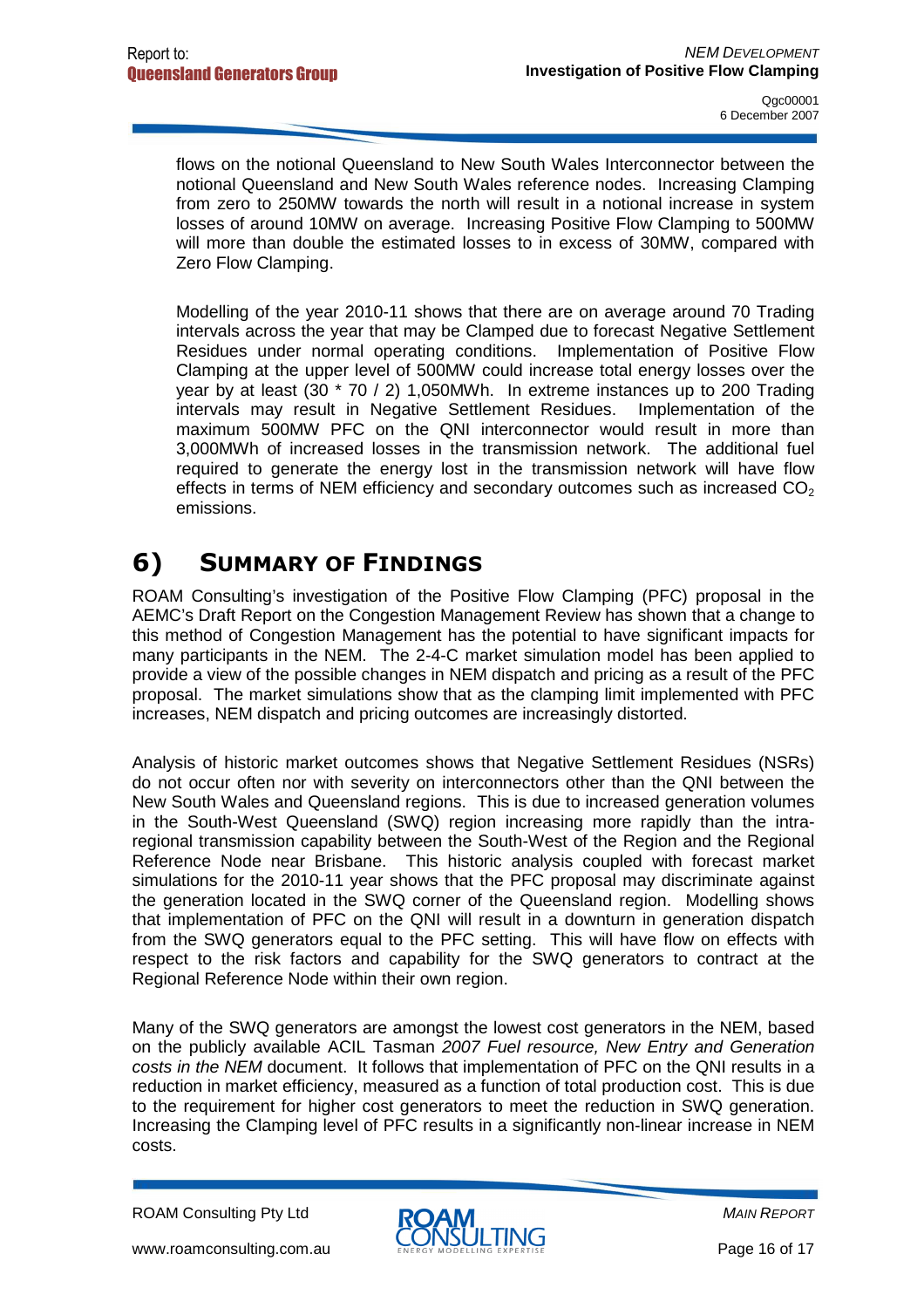The analysis shows that forcing PFC will result in an increase in transmission system losses associated with transferring power over long transmission lines from distant generators to meet demand in adjoining regions of the NEM. This in itself appears at odds with one of the key premises of the NEM design which is to provide energy supply in the most efficient manner practicable.

The 2-4-C modelling shows that PFC may also cause perverse market pool price outcomes due to the relationships between generation dispatch and network powerflows on other network limits. Outcomes from the modelling show that implementation of PFC will increase pool prices across all regions of the NEM, relative to the present practice of Zero Flow Clamping (ZFC). Whilst this would constitute a wealth transfer from consumers to producers, it again appears at odds with the NEM premise of providing energy supply for the least cost based on generator offers to supply energy into the market.

The NEM dispatch and operation is necessarily complex. Market modelling applying dynamic transmission system constraint equations and realistic generator trading behaviour and responses to congestion, shows that alternative Clamping approaches can lead to significant distortions in market outcomes. Analysis of history and forecast market simulation studies shows that application of PFC with increasing levels of positive flow Clamping will result in non-linear decreases in market efficiency as measured by total generation cost and transmission system losses. Furthermore, modelling of the NEM shows the PFC will not only decrease system efficiency, but also result in increased market pool price outcomes leading to higher prices for consumers. All of these impacts appear at odds with the key objectives of the NEM to achieve the highest practicable levels of efficiency in energy supply at the lower cost to consumers.

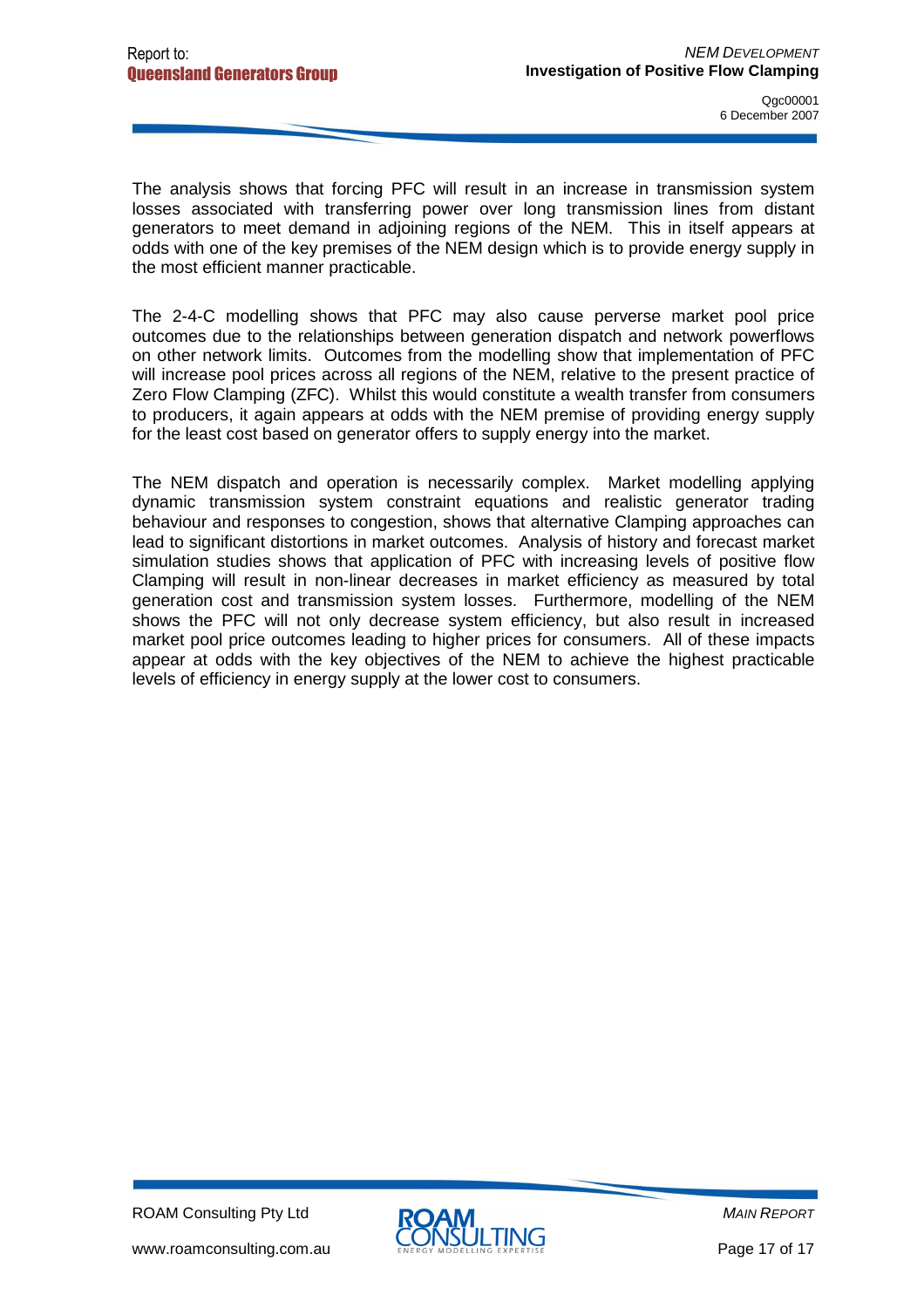# Appendix A) Detailed Modelling Assumptions

# A.1) Supply-Demand Balance

The new plant schedule detailed in Table 3.1 was implemented within the Supply-Demand Balance Calculator (SD Calculator) accompanying the 2007 NEMMCO Statement of Opportunities. This tool allows the assessment of the supply-demand balance over the next ten years, taking into account the 2007 ANTS constraints and available interconnector flows.

The Supply-Demand balance charts from the SD Calculator have been reproduced here in the following figures. These planting assumptions result in a positive supplydemand balance in all cases up to 2012-13 (beyond the scope of this Clamping study) except for the combined Vic-SA region in the year 2010-11, for which a small shortfall is determined. This shortfall is not however regarded to be material to this project.



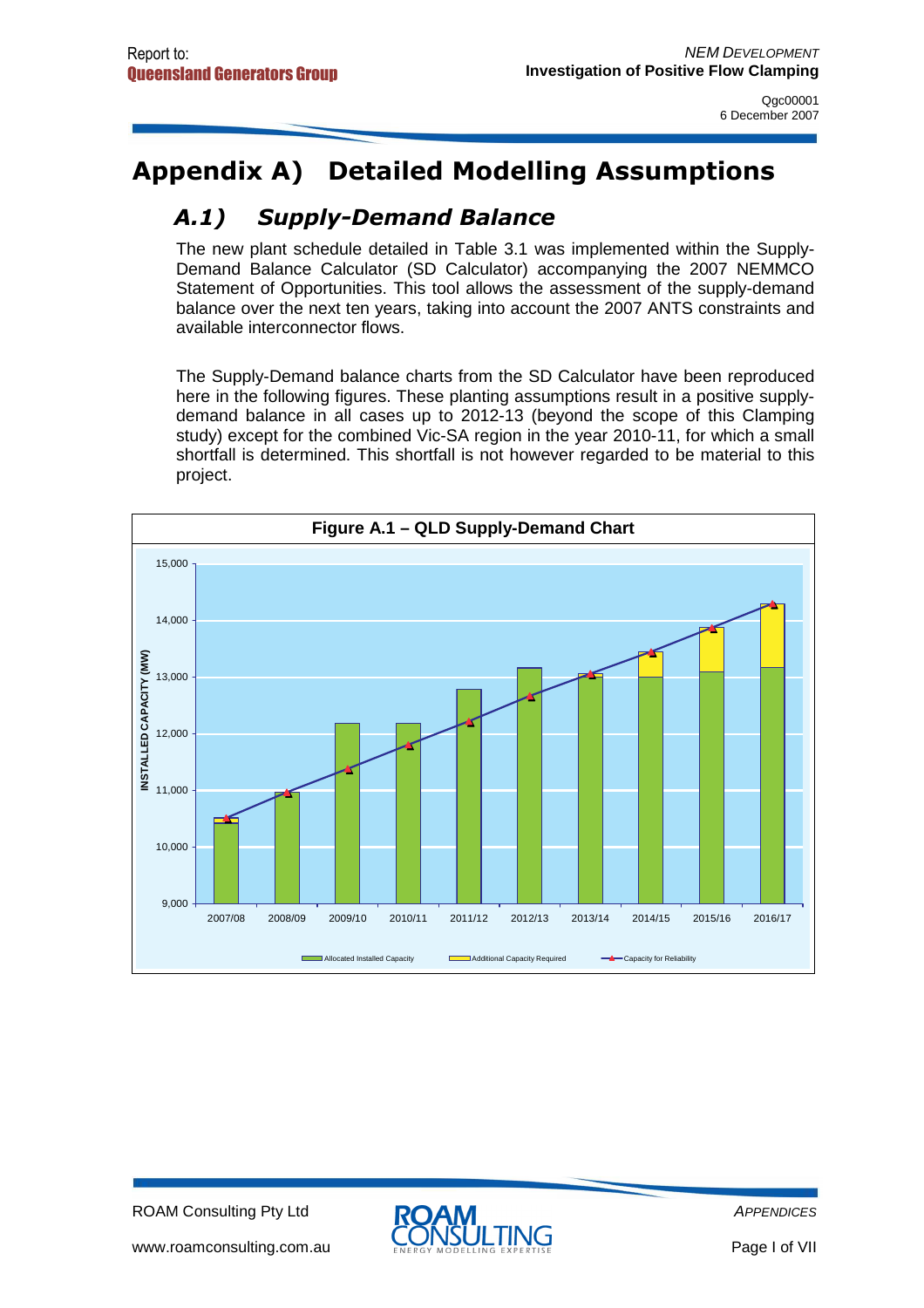



ROAM Consulting Pty Ltd



**APPENDICES** 

www.roamconsulting.com.au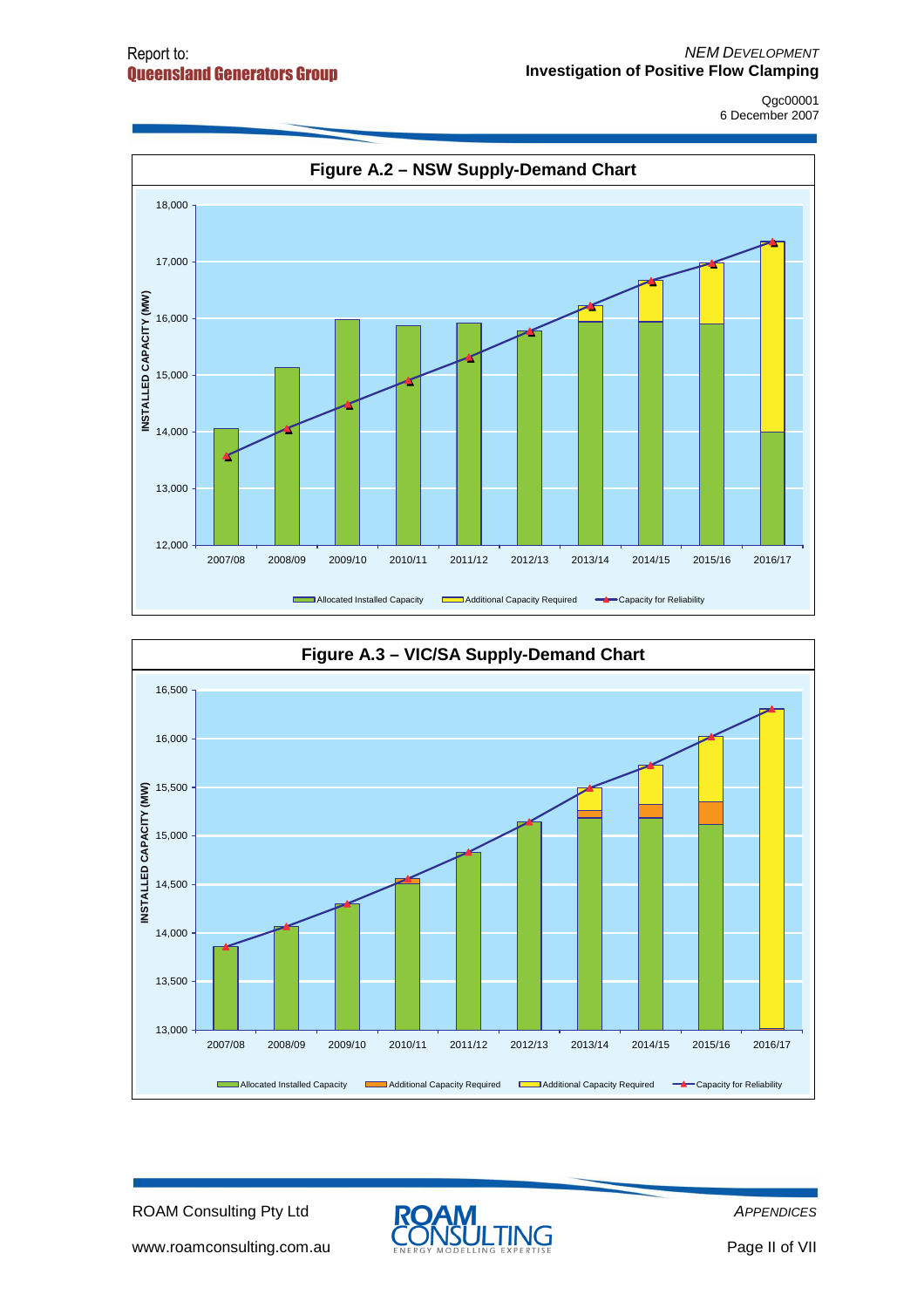

ROAM Consulting Pty Ltd

www.roamconsulting.com.au



**APPENDICES**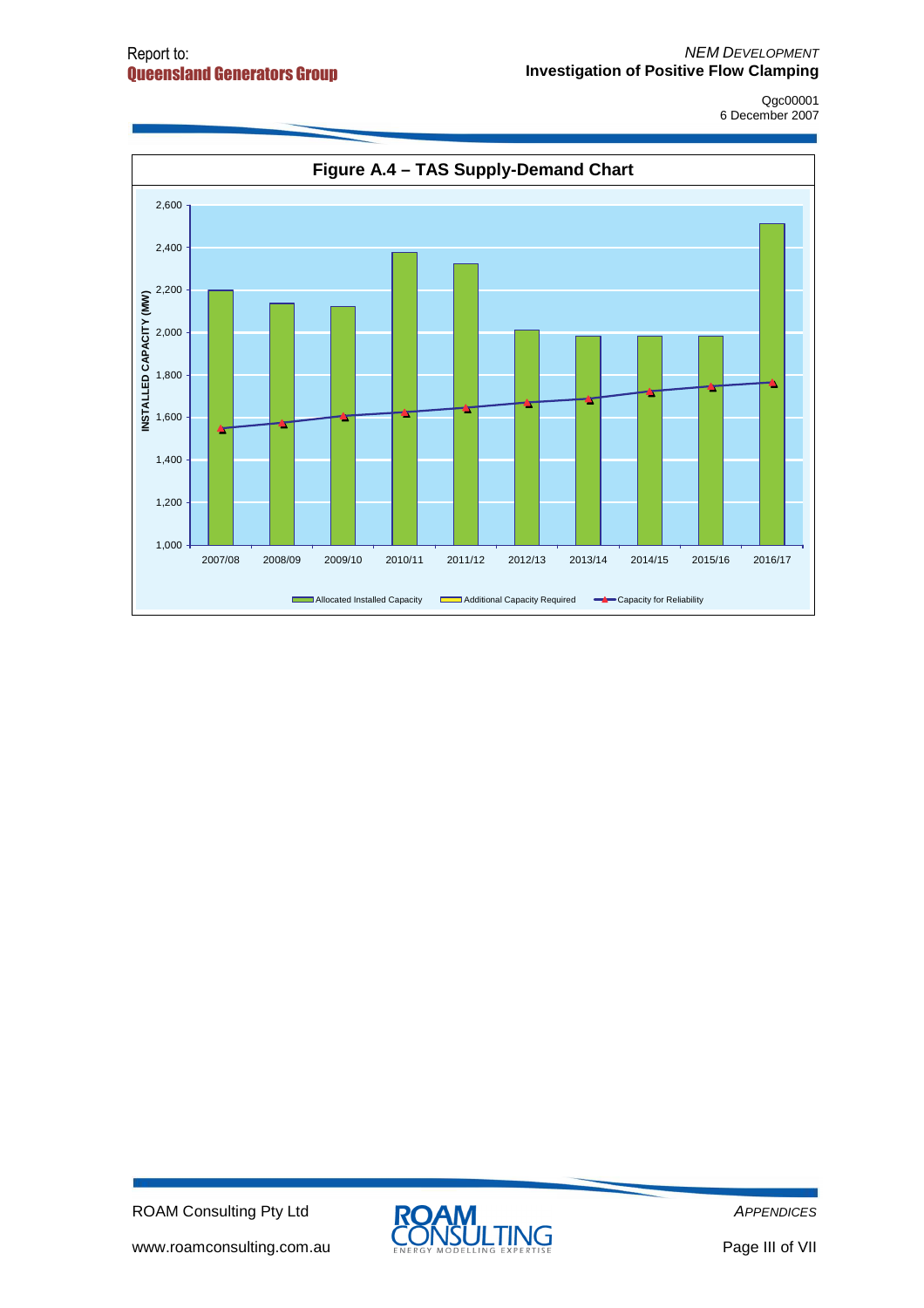# Appendix B) Model Detail and Assumptions

In conducting this project, ROAM employed a combination of software to produce highly detailed forecasts. This level of detail is essential for modelling the impacts of Positive Flow Clamping, as it would be invoked in response to typically rare but highly significant (i.e. high demand and high price) periods and depends heavily on interactions between constraint equations, bid strategies, unplanned forced outages and technical limitations on generation and transmission assets.

### B.1) The 2-4-C Dispatch Model

ROAM's proprietary market forecasting package **2-4-C** has been developed specifically to model the NEM on a half hourly basis. **2-4-C** closely matches the operation of the NEMMCO Market Dispatch Engine (NEMDE) used for real dispatch in the market. **2-4-C** bases dispatch decisions on generator bidding patterns and availabilities, including forced full and partial and planned outages for each generator, including renewable energy generators and inter-regional transmission capabilities and constraints.

Typically, ROAM constructs realistic 'market' bids for all generators in the NEM by analysing their past bid profiles and then taking into account any known factors that may influence existing or new generation, for example, water availability, changes in regulatory measures, or fuel availability. In practice, base load generators are generally bid at negative price levels up to their minimum operating levels (to avoid de-commitment) and then at marginal costs for the remainder of the capacity (with perhaps some capacity reserved at a high 'opportunity' price). These base load generators are referred to as 'price-takers' in the market. Intermediate plants, such as Combined Cycle Gas Turbine units, are typically bid as price-takers for the peak periods of the day and may be started at other periods in response to a high price signal. Peaking generators are generally bid at or above their marginal costs and start when prices reach these values due to low generator reserve margins caused by high demand intervals or periods of generator failures. Since prices may be set at different times by base, intermediate and peaking plant, depending on load levels and simulated failures of generating units, the simulation faithfully replicates the price variability in the real market. A Monte-Carlo random outage modelling capability is employed to account for forced outages for all generating units.

Experience in the Australian market over an 8-year period since market start has indicated that there is a strong relationship between actual bidding and marginal cost economic theory for the vast majority of the time. That is to say, generators are forced to bid at their marginal costs or at shadow prices reflecting the next most expensive generator in the bid stack to maintain market share. It is only during periods of impending shortfall of generation or transmission limitations that generators are able to exert substantial market power and re-bid their energy into the market to achieve prices at or close to the regulated maximum price (currently at \$10,000/MWh for the Australian National Electricity Market and known as VoLL – the Value of Lost Load).

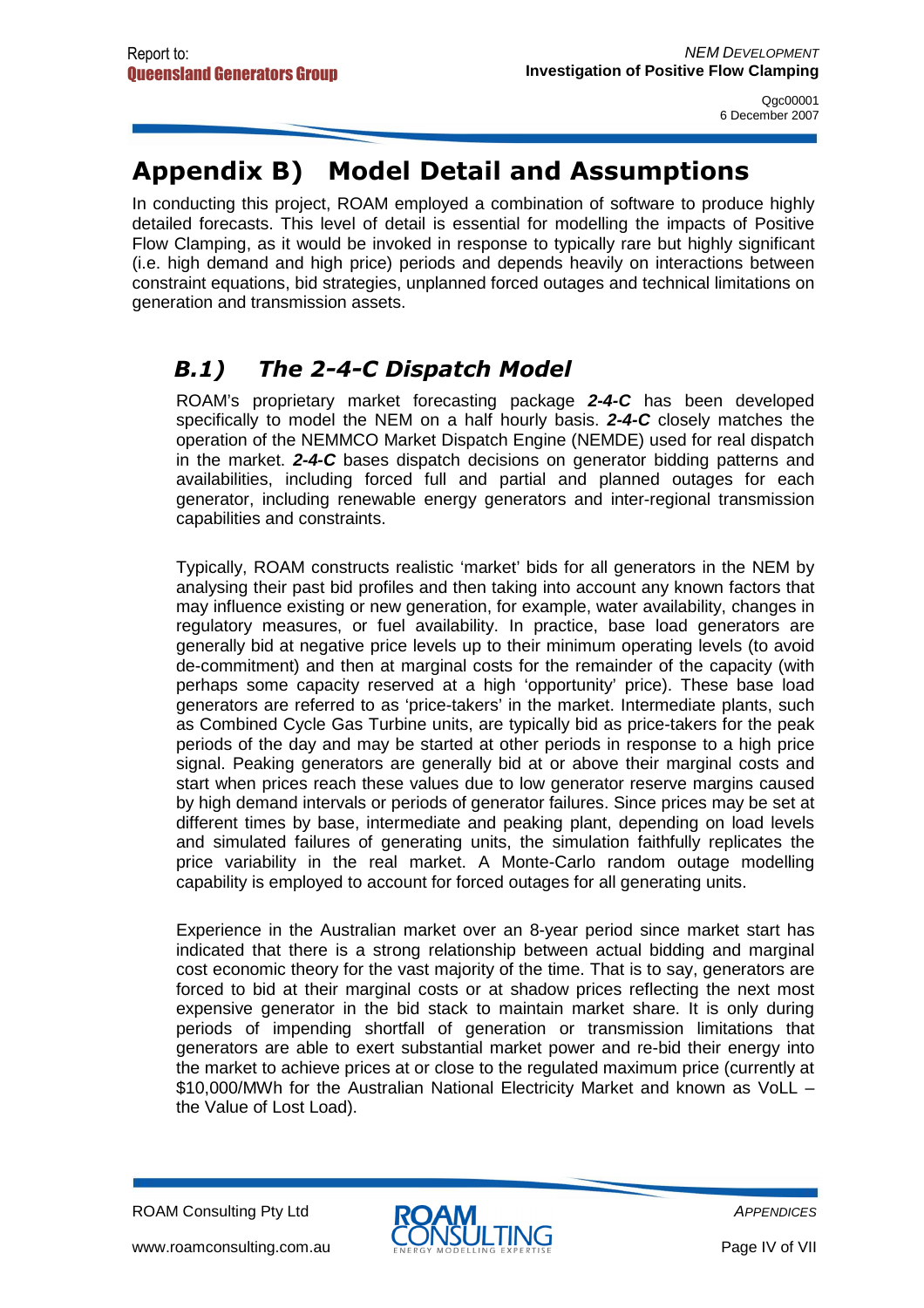**2-4-C** has been used on behalf of NEMMCO since 2004 to estimate the level of reliability in the NEM and consequently set the official Minimum Reserve Levels for all regions of the NEM.

### B.2) The 2-4-C Network Model

The multi-node model used to produce the forecasts in this report is shown in Figure B.1. This nodal arrangement with, featuring a single node per region is the same as that used in NEMDE.

Note that this network representation precludes any explicit modelling of the intra-regional transmission system. This means that no visibility of intraregional congestion issues exists. In order therefore to model these important aspects of the physical system, NEMMCO employs the use of Constraint Equations that in effect transpose intra-regional network issues to the visible parts of the network; that is, the inter-connectors between the regions. These Constraint Equations consist of several hundred mathematical expressions which define the interconnector limits in terms of generation, demand and flow relationships. **2-4-C** implements these Constraint Equations within its LP engine in fully co-optimised form. More detail on ROAM's modelling of the Constraint Equations is given in Section B.3).

Modelling major transmission lines, network augmentations and Constraint Equations delivers an outcome



consistent with the real operation of the NEM under normal system conditions; indeed without this level of modelling detail, Negative Settlement Residues and hence Clamping cannot be captured. Additionally, the occurrence of congestion in the network is the factor that drives out-of-merit dispatch outcomes which would otherwise not be seen in a more simplistic model.

The network configuration within Queensland and Northern NSW will have a significant impact on dispatch and pricing outcomes in the study. This project focuses on the period approximately between 2009 and 2011. This will incorporate a grid configuration with the Middle Ridge to Greenbank line upgrade in service but

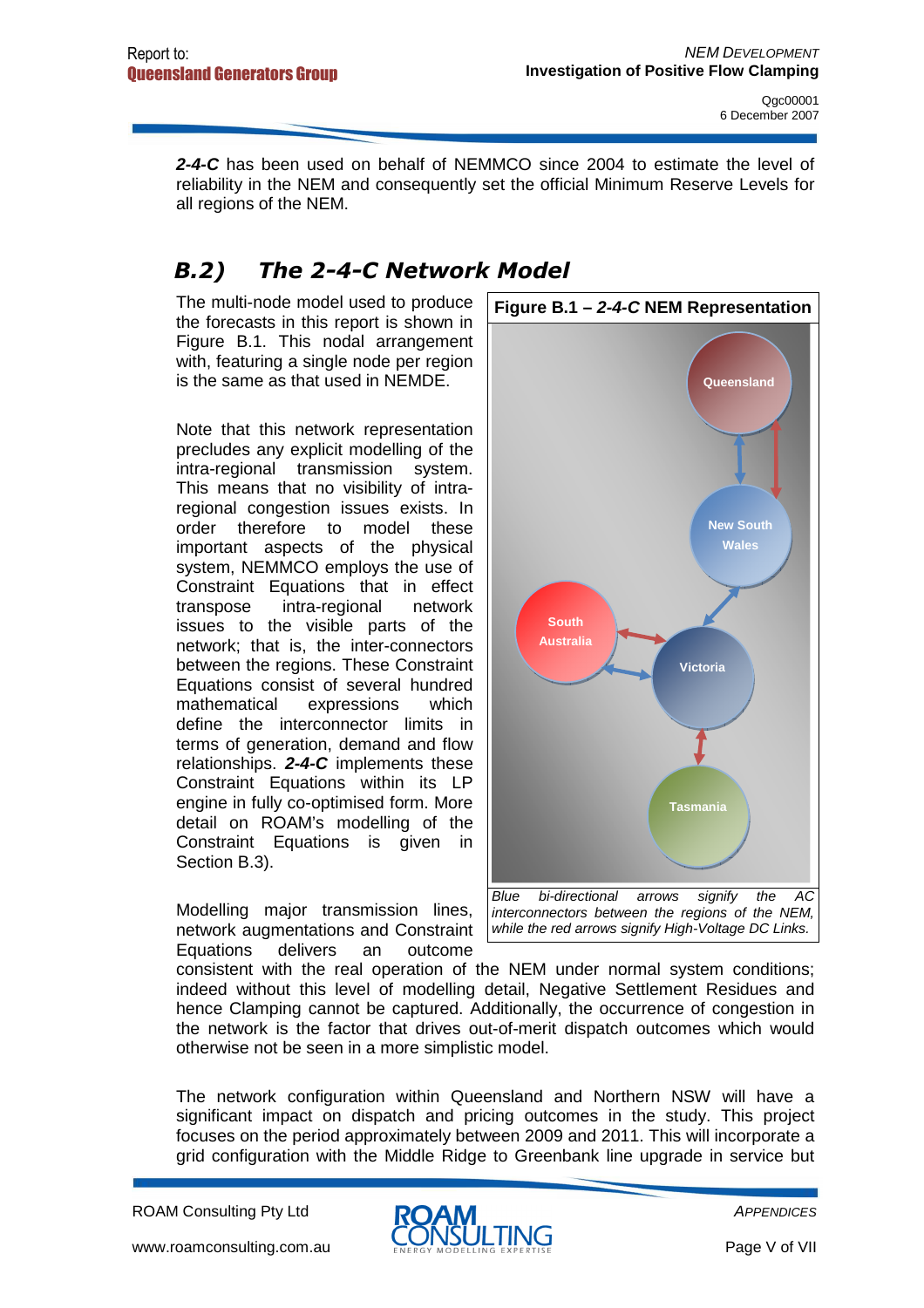prior to any other potential significant network upgrades, such as the Halys to Blackwall 500kV transmission between SWQ and SEQ, which is presently under investigation by Powerlink.

### B.3) Modelling of Constraint Equations

ROAM's **2-4-C** dispatch model implements the full set of NEMMCO 2007 ANTS Constraints as supplied by NEMMCO with the 2007 Statement of Opportunities. These Constraint Equations define interconnector flow limits in terms of generation, demands and flows. A Constraint Equation for an interconnector is defined in a particular direction and will look similar to the following:

 $where: X, Y, Z, P, Q are constants$  $Constant+Z*Bem and$  $RegionA+P*OutputGenA+Q*Output GenB+R*Flow$ InterconnectorBDirectionA  $X * Flow$  InterconnectorADirectionB  $+$   $Y * Output$  GenA  $\leq$ 

Note that dispatchable terms (variables) exist on both the LHS and RHS of the equation. Linear Programming (LP) engines, which are used to dispatch the NEM at least cost, are not able to fully optimise dispatch outcomes with constraints in this form. They require all variables to be on the LHS of the equation only. Therefore, this re-formulation is performed prior to submitting the constraints to the LP. This linear formulation has been called 'co-optimised' format. Therefore, prior to entering these Constraint Equations into **2-4-C**, they are converted into co-optimised form.

### B.4) The 'SWQ' Constraint

The SWQ Constraint has been found in the modelling conducted to be by far the most significant constraint causing Negative Settlement Residues between Queensland and New South Wales. This Constraint is designated Q>Q\_SWQ and due to its significant contribution to the outcomes discussed in this project, it is presented in detail in Table B.1 below.

| Table B.1 - The SWQ Constraint (for Summer 2010-11) |                   |    |            |                                             |  |  |  |
|-----------------------------------------------------|-------------------|----|------------|---------------------------------------------|--|--|--|
| <b>LHS</b>                                          |                   |    | <b>RHS</b> |                                             |  |  |  |
| 1.000                                               | NSW->QLD<br>(QNI) |    | 2525.000   | Constant - Includes rating if<br>applicable |  |  |  |
|                                                     |                   |    | 0.037      | QLD1 (QLD Demand)                           |  |  |  |
|                                                     |                   | <= | $-1.000$   | Millmerran                                  |  |  |  |
|                                                     |                   |    | $-0.960$   | Kogan+Braemar2+SpringGully                  |  |  |  |
|                                                     |                   |    | $-0.960$   | <b>Braemar</b>                              |  |  |  |
|                                                     |                   |    | $-1.100$   | Oakey                                       |  |  |  |
|                                                     |                   |    | $-1.000$   | <b>SWQ New Entry</b>                        |  |  |  |